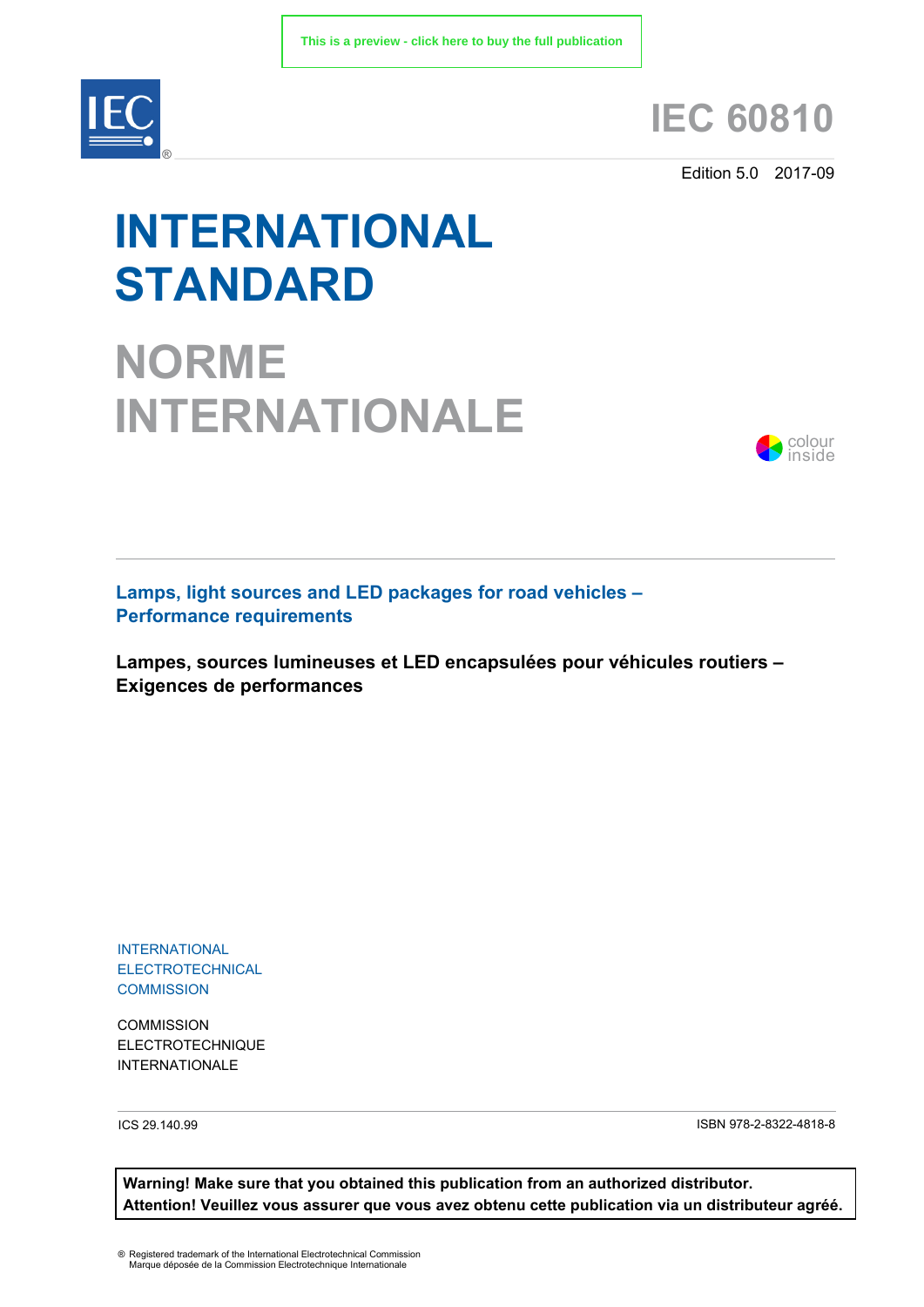$-2-$ 

IEC 60810:2017 © IEC 2017

# **CONTENTS**

| 1              |       |                                                                           |  |  |
|----------------|-------|---------------------------------------------------------------------------|--|--|
| 2              |       |                                                                           |  |  |
| 3              |       |                                                                           |  |  |
| 4              |       |                                                                           |  |  |
|                | 4.1   |                                                                           |  |  |
|                | 4.2   |                                                                           |  |  |
|                | 4.3   |                                                                           |  |  |
|                | 4.4   |                                                                           |  |  |
|                | 4.5   |                                                                           |  |  |
|                | 4.6   |                                                                           |  |  |
|                | 4.7   |                                                                           |  |  |
| 5              |       |                                                                           |  |  |
| 6              |       |                                                                           |  |  |
|                | 6.1   |                                                                           |  |  |
|                | 6.2   |                                                                           |  |  |
|                | 6.2.1 |                                                                           |  |  |
|                | 6.2.2 |                                                                           |  |  |
|                | 6.3   |                                                                           |  |  |
|                | 6.4   |                                                                           |  |  |
|                | 6.5   |                                                                           |  |  |
|                | 6.6   |                                                                           |  |  |
|                | 6.7   |                                                                           |  |  |
|                | 6.8   | Discharge lamps with integrated starting device and integrated ballast 23 |  |  |
| $\overline{7}$ |       |                                                                           |  |  |
|                | 7.1   |                                                                           |  |  |
|                | 7.2   |                                                                           |  |  |
|                | 7.3   |                                                                           |  |  |
|                | 7.4   |                                                                           |  |  |
|                | 7.5   |                                                                           |  |  |
|                | 7.6   |                                                                           |  |  |
|                | 7.7   |                                                                           |  |  |
|                | 7.8   |                                                                           |  |  |
|                | 7.8.1 |                                                                           |  |  |
|                | 7.8.2 | Typical circuits for LR3, LR5, LY3, LY5, LW3 and LW5 LED light            |  |  |
|                | 7.8.3 |                                                                           |  |  |
|                | 7.9   |                                                                           |  |  |
|                | 7.10  |                                                                           |  |  |
|                | 7.11  |                                                                           |  |  |
|                | 7.12  |                                                                           |  |  |
|                | 7.13  |                                                                           |  |  |
|                | 7.14  |                                                                           |  |  |
|                | 7.15  |                                                                           |  |  |
| 8              |       |                                                                           |  |  |
|                | 8.1   |                                                                           |  |  |
|                |       |                                                                           |  |  |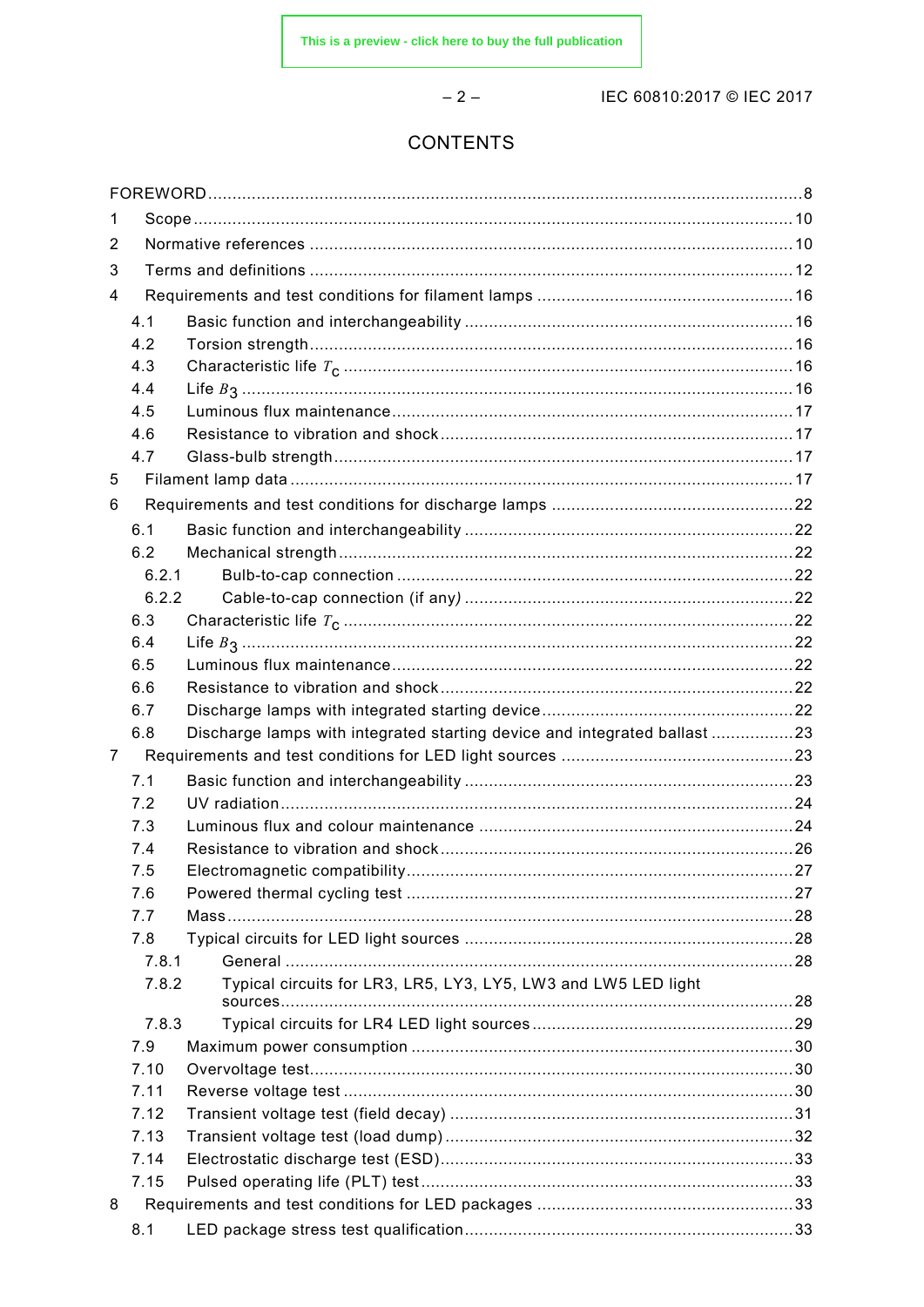IEC 60810:2017 © IEC 2017 – 3-

| 8.2    |                                                             |  |
|--------|-------------------------------------------------------------|--|
| 8.2.1  |                                                             |  |
| 8.2.2  |                                                             |  |
| 8.2.3  |                                                             |  |
| 8.2.4  |                                                             |  |
| 8.2.5  |                                                             |  |
| 8.2.6  |                                                             |  |
| 8.3    |                                                             |  |
| 8.4    |                                                             |  |
| 8.5    |                                                             |  |
| 8.6    |                                                             |  |
| 8.6.1  |                                                             |  |
| 8.6.2  |                                                             |  |
| 8.6.3  |                                                             |  |
| 8.6.4  |                                                             |  |
| 8.6.5  |                                                             |  |
| 8.6.6  |                                                             |  |
| 8.6.7  | Electrostatic discharge, human body model (ESD-HBM) test 38 |  |
| 8.6.8  | Electrostatic discharge, machine model (ESD-MM) test 38     |  |
| 8.6.9  |                                                             |  |
| 8.6.10 |                                                             |  |
| 8.6.11 |                                                             |  |
| 8.6.12 |                                                             |  |
| 8.6.13 |                                                             |  |
| 8.6.14 |                                                             |  |
| 8.6.15 |                                                             |  |
| 8.6.16 |                                                             |  |
| 8.6.17 |                                                             |  |
| 8.6.18 |                                                             |  |
| 8.6.19 |                                                             |  |
| 8.6.20 |                                                             |  |
| 8.6.21 |                                                             |  |
| 8.6.22 |                                                             |  |
| 8.6.23 |                                                             |  |
|        |                                                             |  |
| A.1    |                                                             |  |
| A.2    |                                                             |  |
| A.3    |                                                             |  |
| A.4    |                                                             |  |
| A.4.1  |                                                             |  |
| A.4.2  |                                                             |  |
| A.4.3  |                                                             |  |
| A.5    |                                                             |  |
|        |                                                             |  |
| B.1    |                                                             |  |
| B.2    |                                                             |  |
| B.2.1  |                                                             |  |
| B.2.2  |                                                             |  |
| B.2.3  |                                                             |  |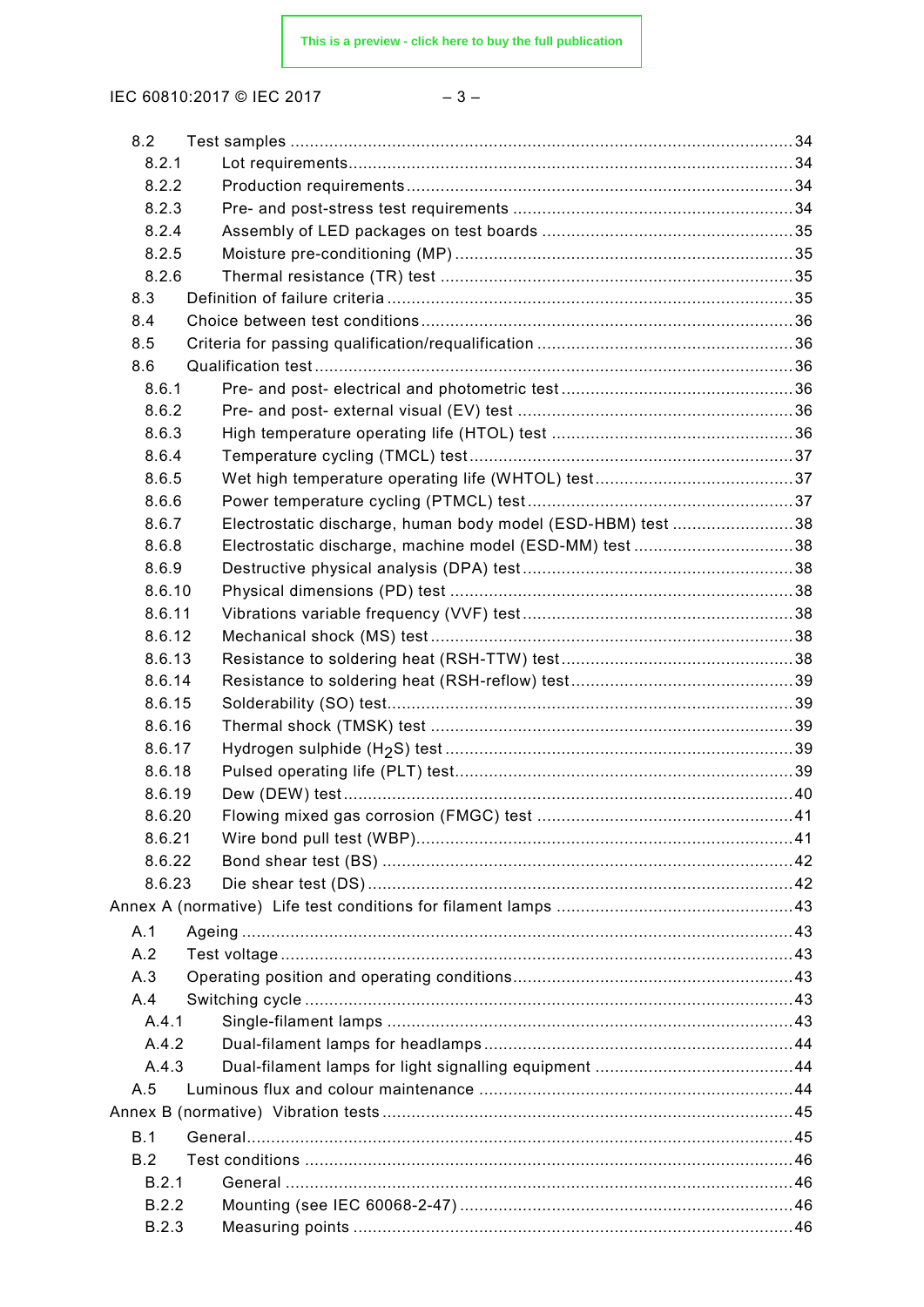$-4-$ 

## IEC 60810:2017 © IEC 2017

| B.2.4        |                                                                                      |  |
|--------------|--------------------------------------------------------------------------------------|--|
| B.2.5        |                                                                                      |  |
| B.2.6        |                                                                                      |  |
| B.2.7        |                                                                                      |  |
| B.3          |                                                                                      |  |
| B.3.1        |                                                                                      |  |
| B.3.2        |                                                                                      |  |
| <b>B.3.3</b> |                                                                                      |  |
|              |                                                                                      |  |
| C.1          |                                                                                      |  |
| C.2          |                                                                                      |  |
| C.2.1        |                                                                                      |  |
| C.2.2        |                                                                                      |  |
| C.2.3        |                                                                                      |  |
| C.3          |                                                                                      |  |
| C.4          |                                                                                      |  |
| C.4.1        |                                                                                      |  |
| C.4.2        |                                                                                      |  |
| C.4.3        |                                                                                      |  |
|              | Annex D (normative) Life and luminous flux maintenance test conditions for discharge |  |
|              |                                                                                      |  |
| D.1          |                                                                                      |  |
| D.2          |                                                                                      |  |
| D.3          |                                                                                      |  |
| D.4          |                                                                                      |  |
| D.5          |                                                                                      |  |
|              |                                                                                      |  |
| E.1          |                                                                                      |  |
| E.2          |                                                                                      |  |
| E.3          |                                                                                      |  |
|              |                                                                                      |  |
| F.1          |                                                                                      |  |
| F.2          |                                                                                      |  |
| F.3          |                                                                                      |  |
| F.4          |                                                                                      |  |
| F.5          | Recommended instructions for use and handling of halogen filament lamps58            |  |
| F.6          | Recommended instructions for use and handling of discharge lamps 59                  |  |
|              |                                                                                      |  |
|              |                                                                                      |  |
| H.1          |                                                                                      |  |
| H.2          |                                                                                      |  |
| H.3          | Symbol indicating that care should be taken to avoid touching the bulb66             |  |
| H.4          |                                                                                      |  |
| H.5          | Symbol indicating that lamps with scratched or otherwise damaged bulbs               |  |
|              |                                                                                      |  |
| H.6          | Symbol indicating that before handling, the lamp shall be switched off66             |  |
| H.7          |                                                                                      |  |
| H.8          | Symbol indicating that during operation, the lamp emits UV-radiation 67              |  |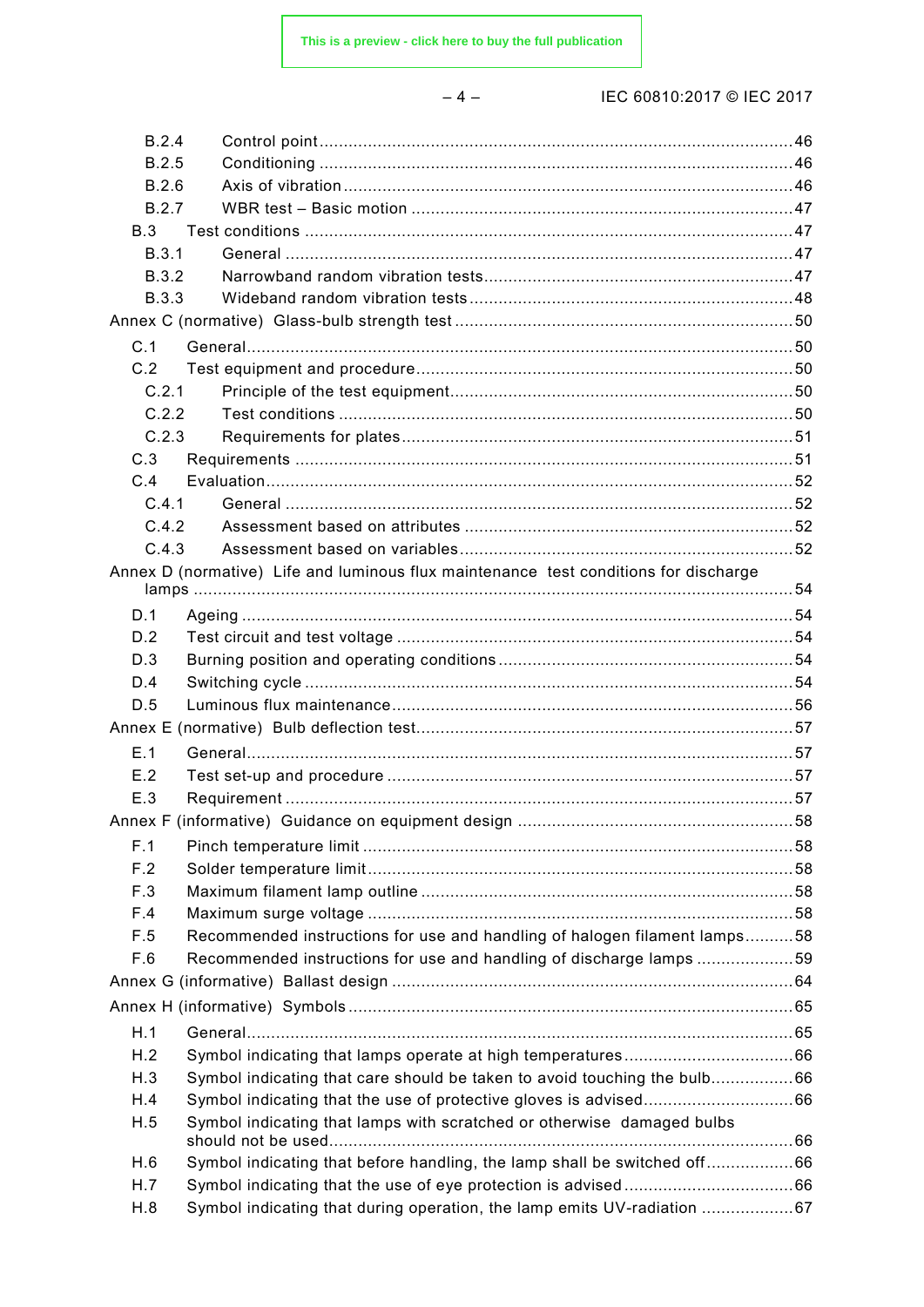IEC 60810:2017 © IEC 2017

| ×<br>۰. |
|---------|
|---------|

| H.9                           | Symbol indicating that the lamp shall be operated only in a luminaire with a           |  |
|-------------------------------|----------------------------------------------------------------------------------------|--|
| H.10                          |                                                                                        |  |
| H.11                          |                                                                                        |  |
| H.12                          |                                                                                        |  |
|                               | Annex I (normative) Luminous flux maintenance test conditions for LED light sources 70 |  |
| 1.1                           |                                                                                        |  |
| 1.2                           |                                                                                        |  |
| 1.3                           |                                                                                        |  |
| 1.3.1                         |                                                                                        |  |
| 1.3.2                         |                                                                                        |  |
| 1.3.3                         |                                                                                        |  |
| $\mathsf{I} \cdot \mathsf{4}$ |                                                                                        |  |
| 1.4.1                         |                                                                                        |  |
| 1.4.2                         |                                                                                        |  |
| 1.4.3                         | Multiple-function LED light sources for light signalling equipment 71                  |  |
| 1.5                           |                                                                                        |  |
| 1.6                           |                                                                                        |  |
|                               | Annex J (normative) Destructive physical analysis for LED packages 73                  |  |
| J.1                           |                                                                                        |  |
| J.2                           |                                                                                        |  |
| J.3                           |                                                                                        |  |
| J.4                           |                                                                                        |  |
|                               |                                                                                        |  |
|                               |                                                                                        |  |
|                               | Annex M (informative) Guidelines for LED packages robustness validation 78             |  |
| M.1                           |                                                                                        |  |
| M.2                           |                                                                                        |  |
| M.2.1                         |                                                                                        |  |
| M.2.2                         |                                                                                        |  |
| M.2.3                         |                                                                                        |  |
| M.2.4<br>M.3                  |                                                                                        |  |
| M.4                           |                                                                                        |  |
| M.5                           |                                                                                        |  |
| M.5.1                         |                                                                                        |  |
| M.5.2                         |                                                                                        |  |
| M.5.3                         | High temperature operating life (HTOL) and low temperature operating                   |  |
|                               |                                                                                        |  |
| M.5.4                         |                                                                                        |  |
| M.5.5                         |                                                                                        |  |
| M.5.6                         |                                                                                        |  |
| M.5.7                         |                                                                                        |  |
| M.6<br>M.7                    |                                                                                        |  |
|                               |                                                                                        |  |
|                               |                                                                                        |  |

Figure 1 – Examples of LED packages..................................................................................14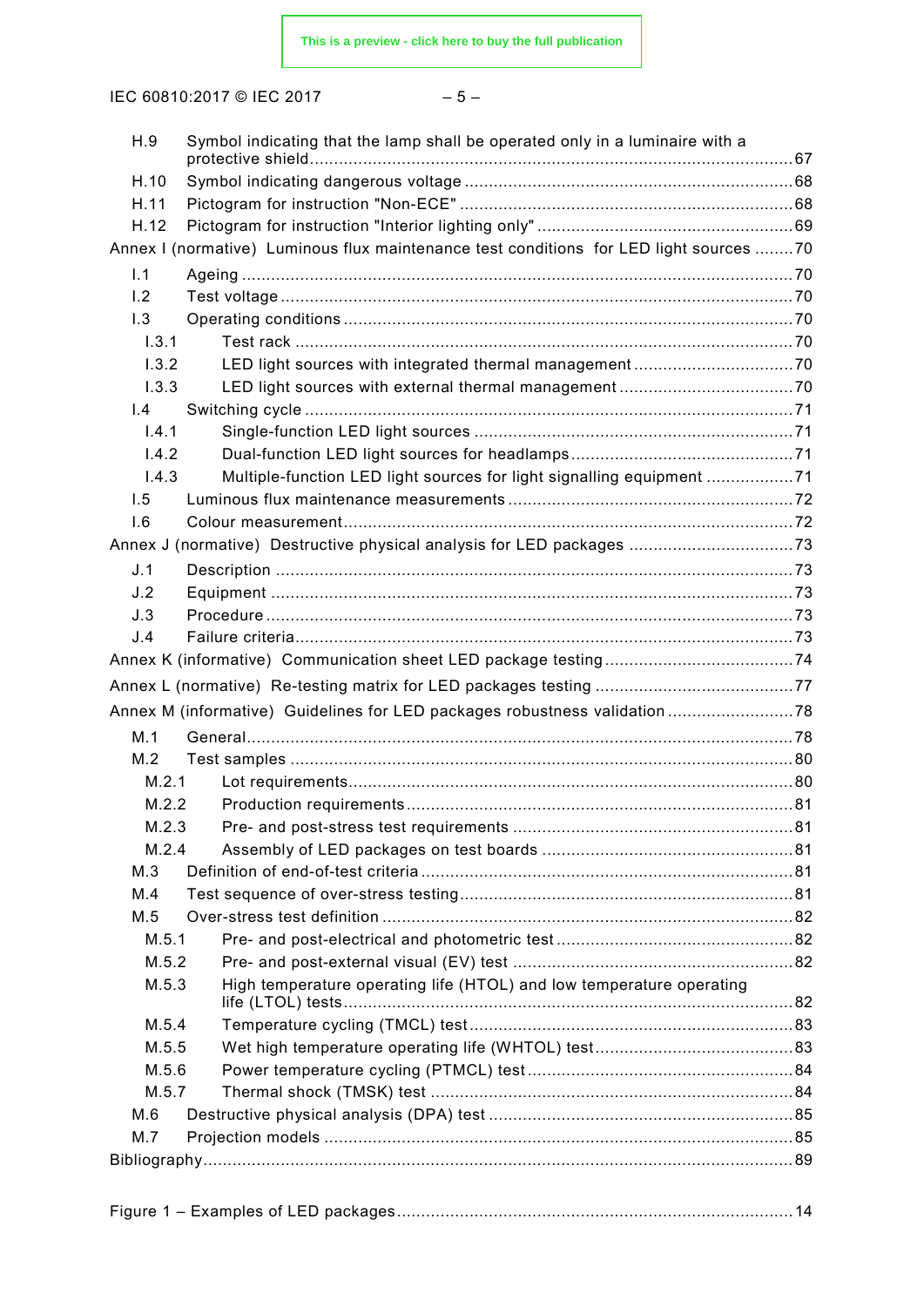# – 6 – IEC 60810:2017 © IEC 2017

| Figure 7 - Extract from IEC 60068-2-14 Test Nb, showing the temperature cycle           |  |
|-----------------------------------------------------------------------------------------|--|
| Figure 8 - Typical electrical circuit for an LR3, LR5, LY3, LY5, LW3 and LW5 LED        |  |
|                                                                                         |  |
|                                                                                         |  |
|                                                                                         |  |
|                                                                                         |  |
|                                                                                         |  |
| Figure C.1 – Diagrammatic sketch of the principle of the test equipment50               |  |
| Figure D.1 - Superposition of on/off switching and power switching cycle55              |  |
|                                                                                         |  |
| Figure F.1 - Voltage surges for 12 V filament lamps - Maximum tolerable duration for    |  |
|                                                                                         |  |
|                                                                                         |  |
|                                                                                         |  |
| Figure F.5 - Maximum filament lamp outlines P21W, PY21W, P21/4W and P21/5W 63           |  |
|                                                                                         |  |
|                                                                                         |  |
|                                                                                         |  |
|                                                                                         |  |
|                                                                                         |  |
|                                                                                         |  |
|                                                                                         |  |
| Table 4 - Rated luminous flux-maintenance values for continuous operation 21            |  |
|                                                                                         |  |
| Table 6 - Typical "on"-times for the different functions per 100 000 km drive distance, |  |
|                                                                                         |  |
| Table 8 - Temperature classes for the powered thermal cycling test27                    |  |
|                                                                                         |  |
|                                                                                         |  |
|                                                                                         |  |
|                                                                                         |  |
| Table B.1 - Vibration test on motor vehicle lamps - Test conditions 47                  |  |
| Table B.2 - Vibration test on motor vehicle lamps - Standard test conditions            |  |
| Table B.3 - Vibration test on motor vehicle lamps - Heavy-duty test conditions48        |  |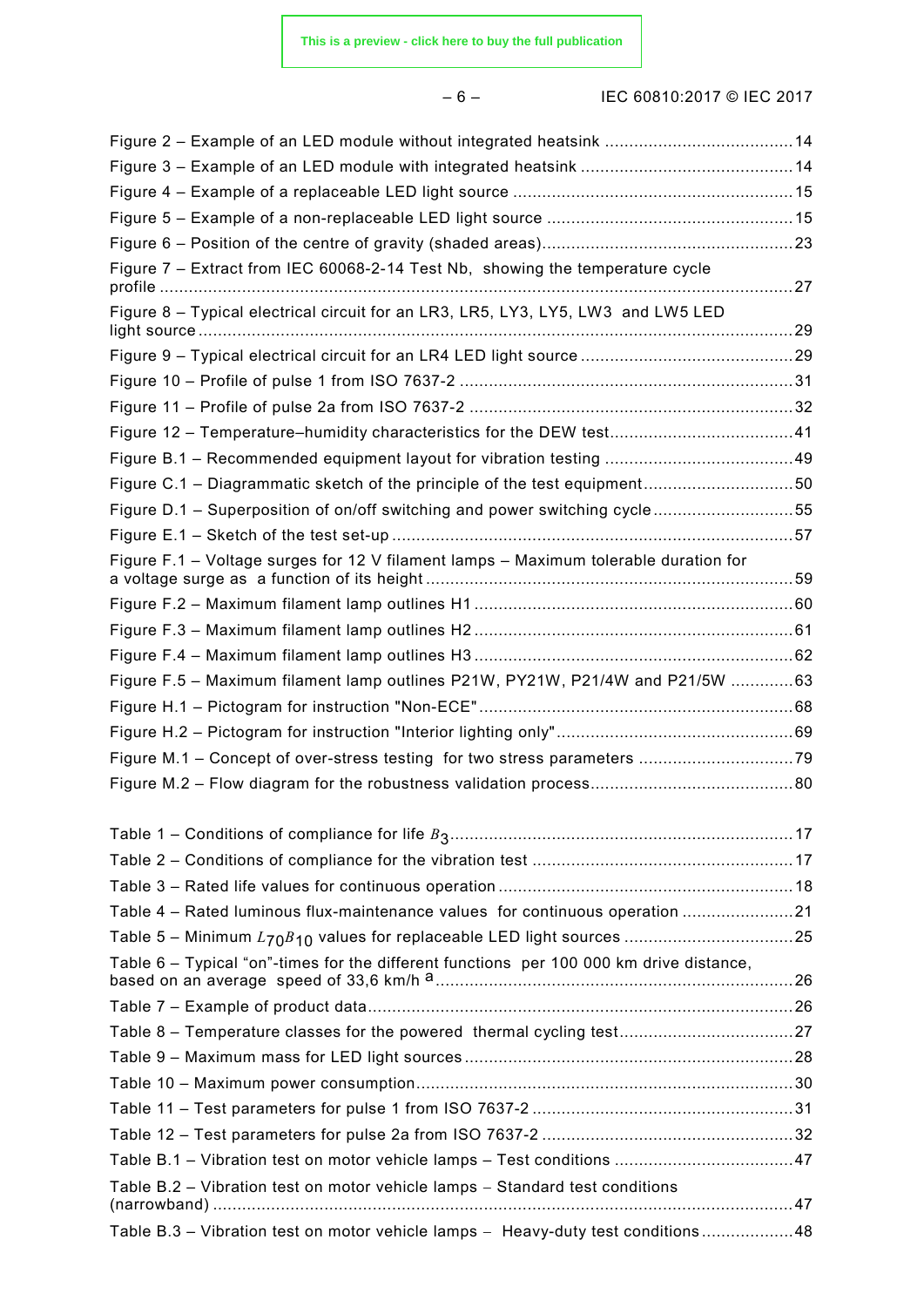IEC 60810:2017 © IEC 2017 – 7 –

| Table B.4 - Vibration test on motor vehicle lamps - Standard test conditions |  |
|------------------------------------------------------------------------------|--|
|                                                                              |  |
|                                                                              |  |
|                                                                              |  |
|                                                                              |  |
|                                                                              |  |
|                                                                              |  |
|                                                                              |  |
|                                                                              |  |
|                                                                              |  |
|                                                                              |  |
|                                                                              |  |
|                                                                              |  |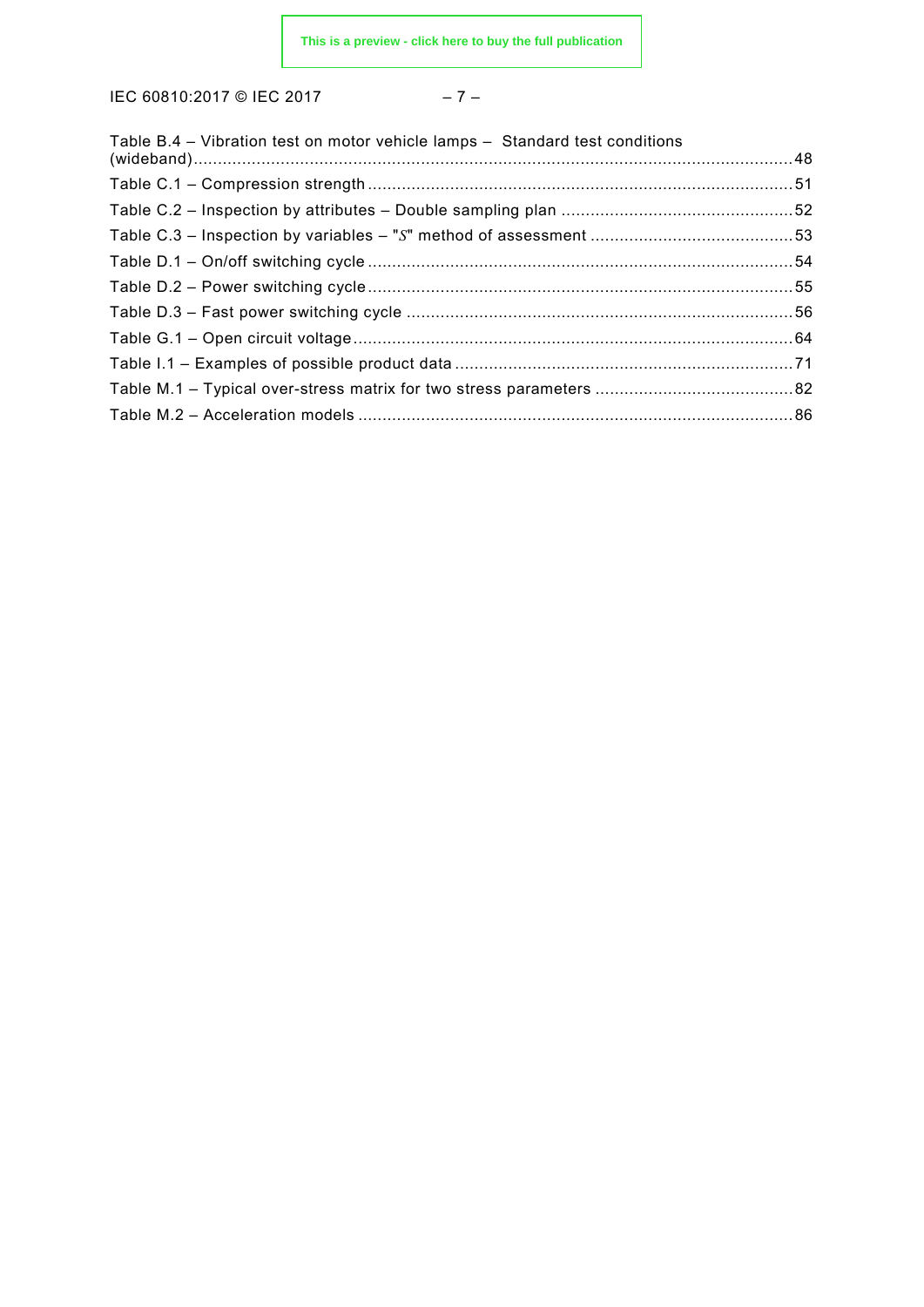**[This is a preview - click here to buy the full publication](https://webstore.iec.ch/publication/29421&preview)**

– 8 – IEC 60810:2017 © IEC 2017

#### INTERNATIONAL ELECTROTECHNICAL COMMISSION

\_\_\_\_\_\_\_\_\_\_\_\_

#### **LAMPS, LIGHT SOURCES AND LED PACKAGES FOR ROAD VEHICLES – PERFORMANCE REQUIREMENTS**

#### FOREWORD

- <span id="page-7-0"></span>1) The International Electrotechnical Commission (IEC) is a worldwide organization for standardization comprising all national electrotechnical committees (IEC National Committees). The object of IEC is to promote international co-operation on all questions concerning standardization in the electrical and electronic fields. To this end and in addition to other activities, IEC publishes International Standards, Technical Specifications, Technical Reports, Publicly Available Specifications (PAS) and Guides (hereafter referred to as "IEC Publication(s)"). Their preparation is entrusted to technical committees; any IEC National Committee interested in the subject dealt with may participate in this preparatory work. International, governmental and nongovernmental organizations liaising with the IEC also participate in this preparation. IEC collaborates closely with the International Organization for Standardization (ISO) in accordance with conditions determined by agreement between the two organizations.
- 2) The formal decisions or agreements of IEC on technical matters express, as nearly as possible, an international consensus of opinion on the relevant subjects since each technical committee has representation from all interested IEC National Committees.
- 3) IEC Publications have the form of recommendations for international use and are accepted by IEC National Committees in that sense. While all reasonable efforts are made to ensure that the technical content of IEC Publications is accurate, IEC cannot be held responsible for the way in which they are used or for any misinterpretation by any end user.
- 4) In order to promote international uniformity, IEC National Committees undertake to apply IEC Publications transparently to the maximum extent possible in their national and regional publications. Any divergence between any IEC Publication and the corresponding national or regional publication shall be clearly indicated in the latter.
- 5) IEC itself does not provide any attestation of conformity. Independent certification bodies provide conformity assessment services and, in some areas, access to IEC marks of conformity. IEC is not responsible for any services carried out by independent certification bodies.
- 6) All users should ensure that they have the latest edition of this publication.
- 7) No liability shall attach to IEC or its directors, employees, servants or agents including individual experts and members of its technical committees and IEC National Committees for any personal injury, property damage or other damage of any nature whatsoever, whether direct or indirect, or for costs (including legal fees) and expenses arising out of the publication, use of, or reliance upon, this IEC Publication or any other IEC Publications.
- 8) Attention is drawn to the Normative references cited in this publication. Use of the referenced publications is indispensable for the correct application of this publication.
- 9) Attention is drawn to the possibility that some of the elements of this IEC Publication may be the subject of patent rights. IEC shall not be held responsible for identifying any or all such patent rights.

International Standard IEC 60810 has been prepared by subcommittee 34A: Lamps, of IEC technical committee 34: Lamps and related equipment.

This fifth edition cancels and replaces the fourth edition published in 2014 and Amendment 1:2017. This edition constitutes a technical revision.

This edition includes the following significant technical changes with respect to the previous edition:

- a) update and clarification of the title and scope;
- b) introduction of new LED light sources;
- c) introduction of requirements for LED light sources;
- d) introduction of guidelines on LED package robustness validation for LED packages.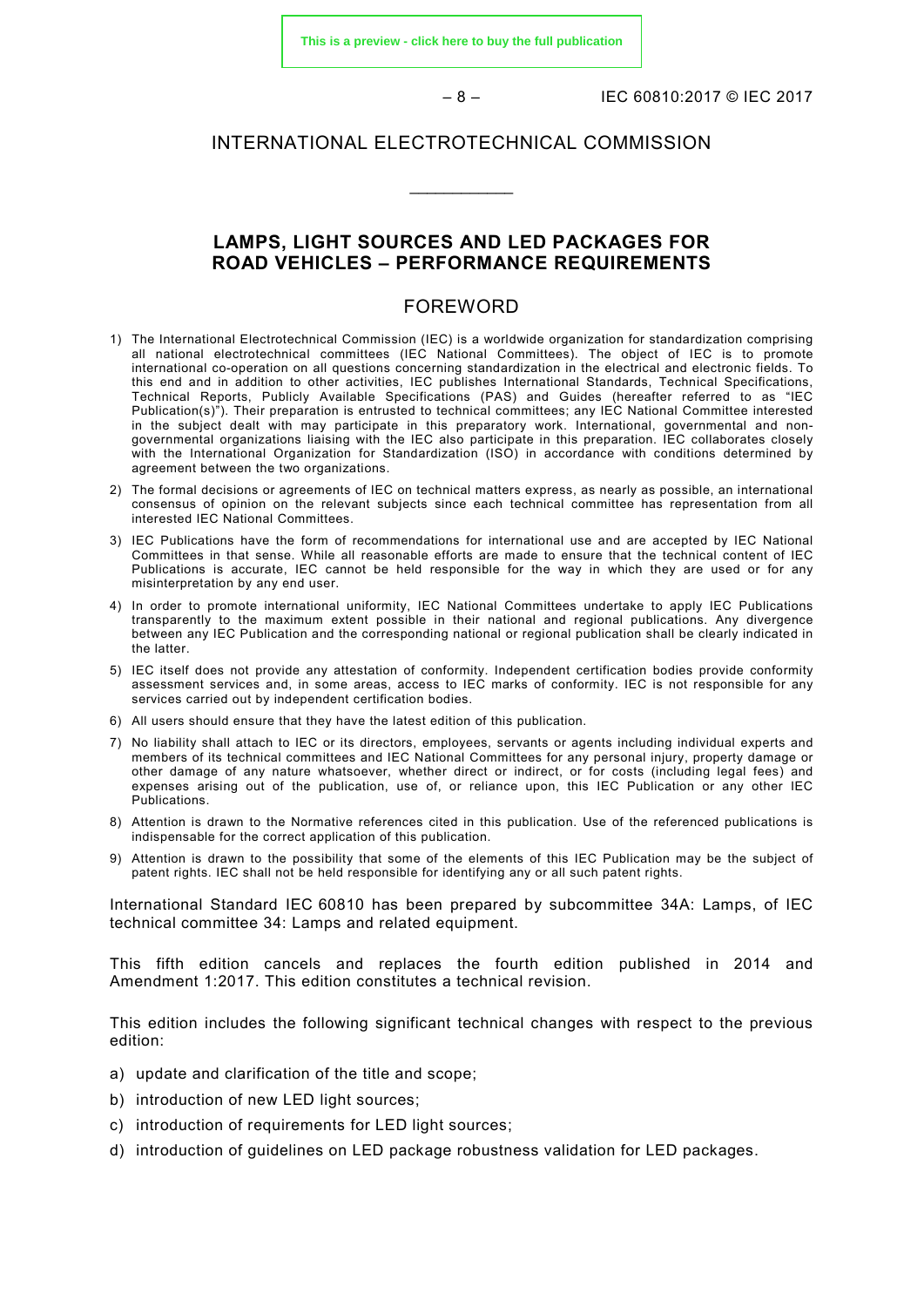IEC 60810:2017 © IEC 2017 – 9 –

The text of this International Standard is based on the following documents:

| <b>FDIS</b>   | Report on voting |
|---------------|------------------|
| 34A/2021/FDIS | 34A/2033/RVD     |

Full information on the voting for the approval of this International Standard can be found in the report on voting indicated in the above table.

This document has been drafted in accordance with the ISO/IEC Directives, Part 2.

The committee has decided that the contents of this document will remain unchanged until the stability date indicated on the IEC website under "http://webstore.iec.ch" in the data related to the specific document. At this date, the document will be

- reconfirmed,
- withdrawn,
- replaced by a revised edition, or
- amended.

**IMPORTANT – The 'colour inside' logo on the cover page of this publication indicates that it contains colours which are considered to be useful for the correct understanding of its contents. Users should therefore print this document using a colour printer.**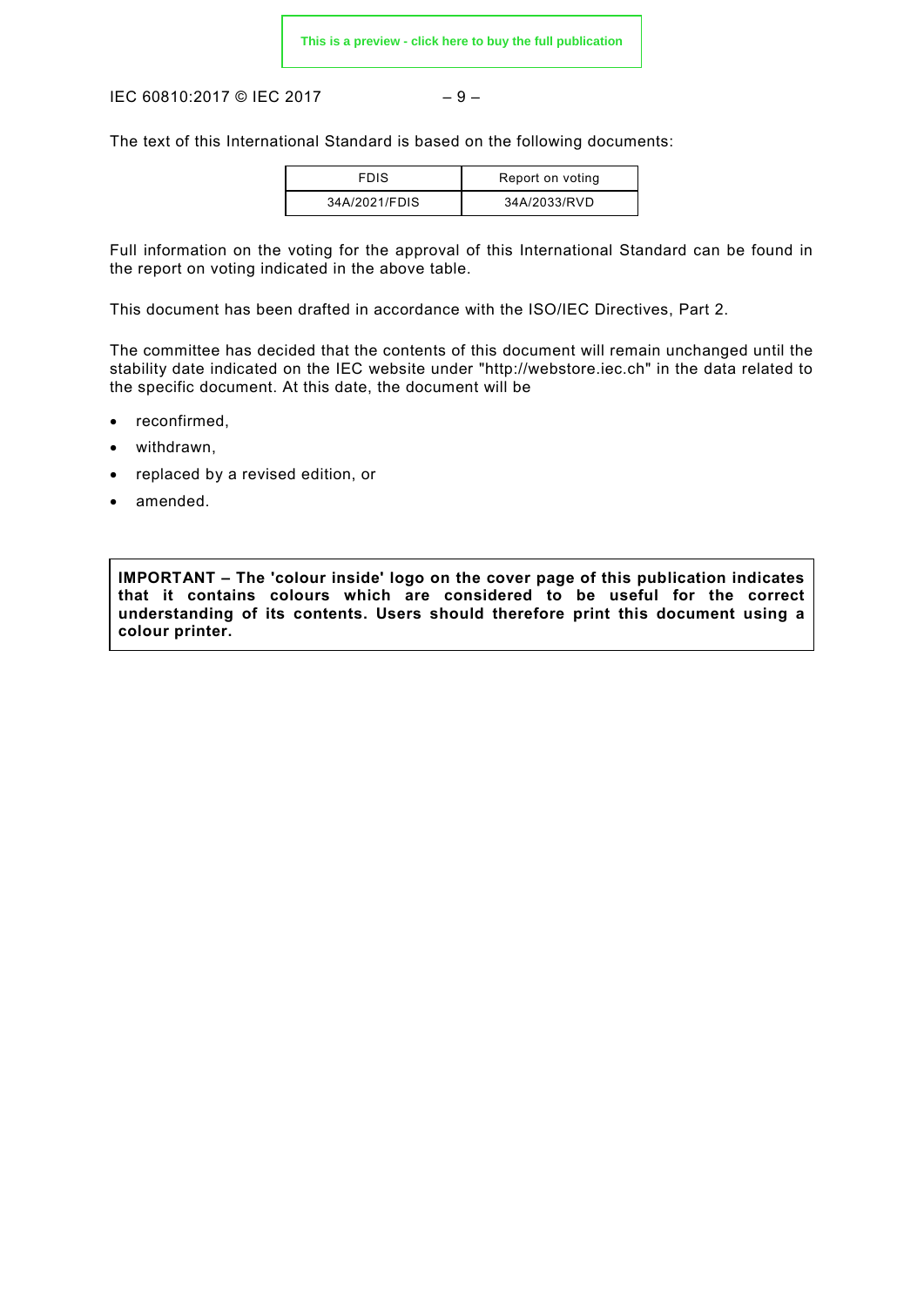– 10 – IEC 60810:2017 © IEC 2017

#### **LAMPS, LIGHT SOURCES AND LED PACKAGES FOR ROAD VEHICLES – PERFORMANCE REQUIREMENTS**

#### <span id="page-9-0"></span>**1 Scope**

This document is applicable to filament lamps, discharge lamps, LED light sources and LED packages to be used in road vehicles, i.e. in headlamps, fog-lamps, signalling lamps and interior lighting. It is especially applicable to those lamps and light sources which are listed in IEC 60809.

It specifies requirements and test methods for the measurement of performance characteristics such as lamp life, luminous flux maintenance, torsion strength, glass bulb strength and resistance to vibration and shock. Moreover, information on temperature limits, maximum lamp outlines and maximum tolerable voltage surges is given as guidance for lighting and electrical equipment design.

For some of the requirements given in this document, reference is made to data given in tables. For lamps not listed in such tables, the relevant data are supplied by the lamp manufacturer or responsible vendor.

The performance requirements are additional to the basic requirements specified in IEC 60809. They are, however, not intended to be used by authorities for legal type-approval purposes.

NOTE 1 In the various vocabularies and standards, different terms are used for "incandescent lamp" (IEC 60050-845:1987, 845-07-04) and "discharge lamp" (IEC 60050-845:1987, 845-07-17). In this document, "filament lamp" and "discharge lamp" are used. However, where only "lamp" is written both types are meant, unless the context clearly shows that it applies to one type only.

NOTE 2 This document does not apply to luminaires.

NOTE 3 In this document, the term LED light source is used, in other standards the term LED lamps can be used to describe similar products.

#### <span id="page-9-1"></span>**2 Normative references**

The following documents are referred to in the text in such a way that some or all of their content constitutes requirements of this document. For dated references, only the edition cited applies. For undated references, the latest edition of the referenced document (including any amendments) applies.

IEC 60050-845, *International Electrotechnical Vocabulary – Part 845: Lighting* (available at [http://www.electropedia.org\)](http://www.electropedia.org/)

IEC 60061-1, *Lamp caps and holders together with gauges for the control of interchangeability and safety – Part 1: Lamp caps*

IEC 60068-2-14, *Environmental testing – Part 2–14: Tests – Test N: Change of temperature*

IEC 60068-2-43, *Environmental testing – Part 2-43: Tests – Test Kd: Hydrogen sulphide test for contacts and connections*

IEC 60068-2-58, *Environmental testing – Part 2-58: Tests – Test Td: Test methods for solderability, resistance to dissolution of metallization and to soldering heat of surface mounting devices (SMD)*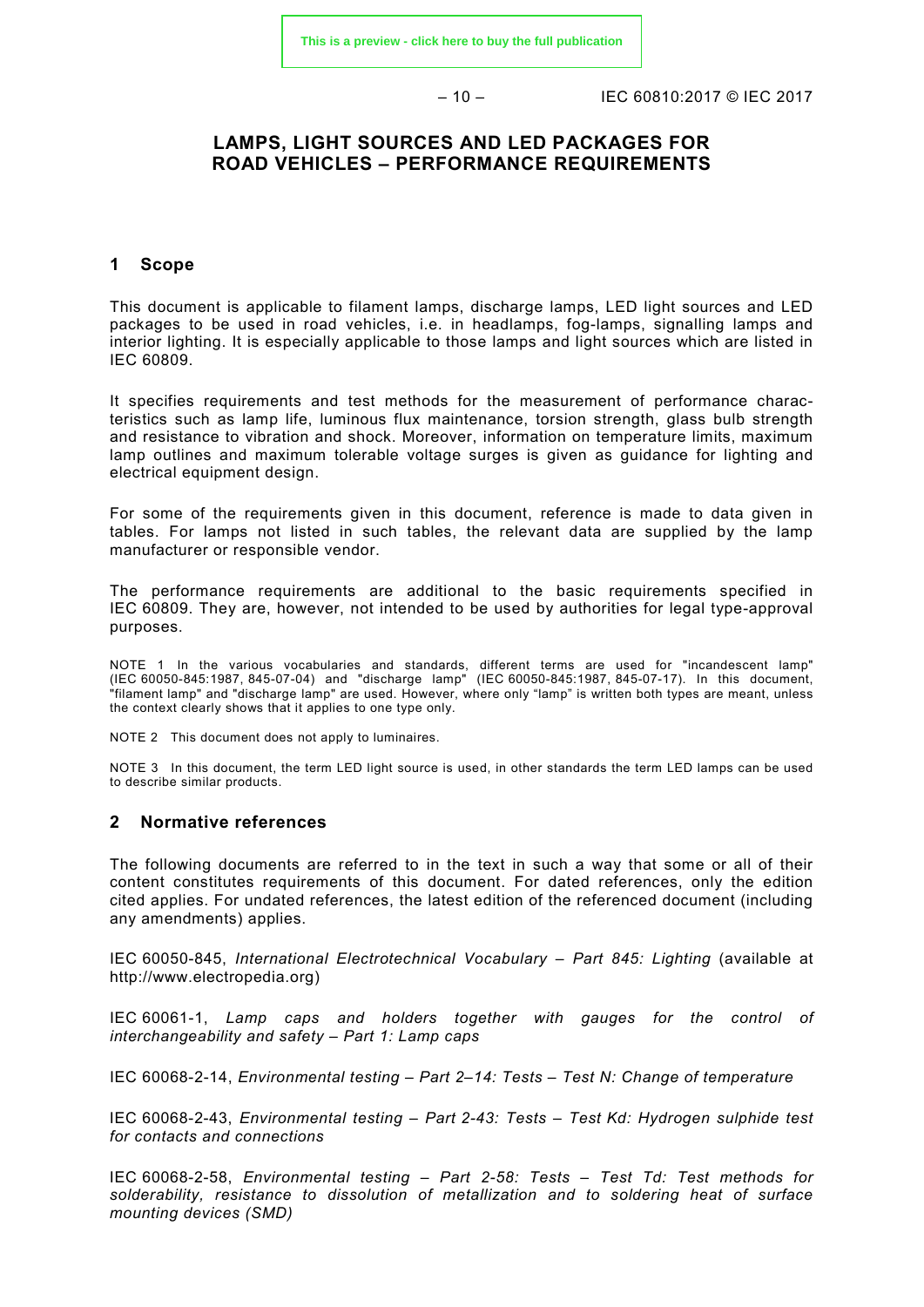IEC 60810:2017 © IEC 2017 – 11 –

IEC 60068-2-60, *Environmental testing – Part 2-60: Tests – Test Ke: Flowing mixed gas corrosion test*

IEC 60809:2014, *Lamps for road vehicles – Dimensional, electrical and luminous requirements*

CISPR 25, *Vehicles, boats and internal combustion engines – Radio disturbance characteristics – Limits and methods of measurement for the protection of on-board receivers*

ISO 7637-2:2011, *Road vehicles – Electrical disturbances from conduction and coupling – Part 2: Electrical transient conduction along supply lines only*

ISO 10605, *Road vehicles – Test methods for electrical disturbances from electrostatic discharge*

United Nations Vehicle Regulations – 1958 Agreement, *Agreement concerning the adoption of uniform technical prescriptions for wheeled vehicles, equipment and parts which can be fitted and/or be used on wheeled vehicles and the conditions for reciprocal recognition of approvals granted on the basis of these prescriptions* 

(available at [www.unece.org/trans/main/wp29/wp29regs.html\)](http://www.unece.org/trans/main/wp29/wp29regs.html)[1](#page-10-0)

Addendum 36: Regulation No. 37, *Uniform provisions concerning the approval of filament lamps for use in approved lamp units of power-driven vehicles and of their trailers*

Addendum 47: Regulation No 48, *Uniform provisions concerning the approval of vehicles with regard to the installation of lighting and light-signalling devices*

Addendum 100: Regulation No. 101, *Uniform provisions concerning the approval of passenger cars powered by an internal combustion engine only, or powered by a hybrid electric power train with regard to the measurement of the emission of carbon dioxide and fuel consumption and/or the measurement of electric energy consumption and electric range, and of categories M1 and N1 vehicles powered by an electric power train only with regard to the measurement of electric energy consumption and electric range*

Addendum 122: Regulation No. 123, *Uniform provisions concerning the approval of adaptive front-lighting systems (AFS) for motor vehicles*

Addendum 127: Regulation No. 128, *Uniform provisions concerning the approval of light emitting diode (LED) light sources for use in approved lamp units on power-driven*

JESD22-A101C, *Steady-state temperature humidity bias life test*

JESD22-A104E, *Temperature cycling*

JESD22-A105C, *Power and temperature cycling*

JESD22-A106B, *Thermal shock*

JESD22-A108D, *Temperature, bias, and operating life*

JESD22-A113F, *Preconditioning of plastic surface mount devices prior to reliability testing*

JESD22-A115C, *Electrostatic discharge (ESD) sensitivity testing machine model (MM)*

JESD22-B101B, *External visual*

\_\_\_\_\_\_\_\_\_\_\_\_\_\_

JESD22-B103B, *Vibration, variable frequency*

<span id="page-10-0"></span>Also known as The 1958 Agreement. In the text of this document the regulations under this agreement are referred to as, for example, UN Regulation 37 or R37.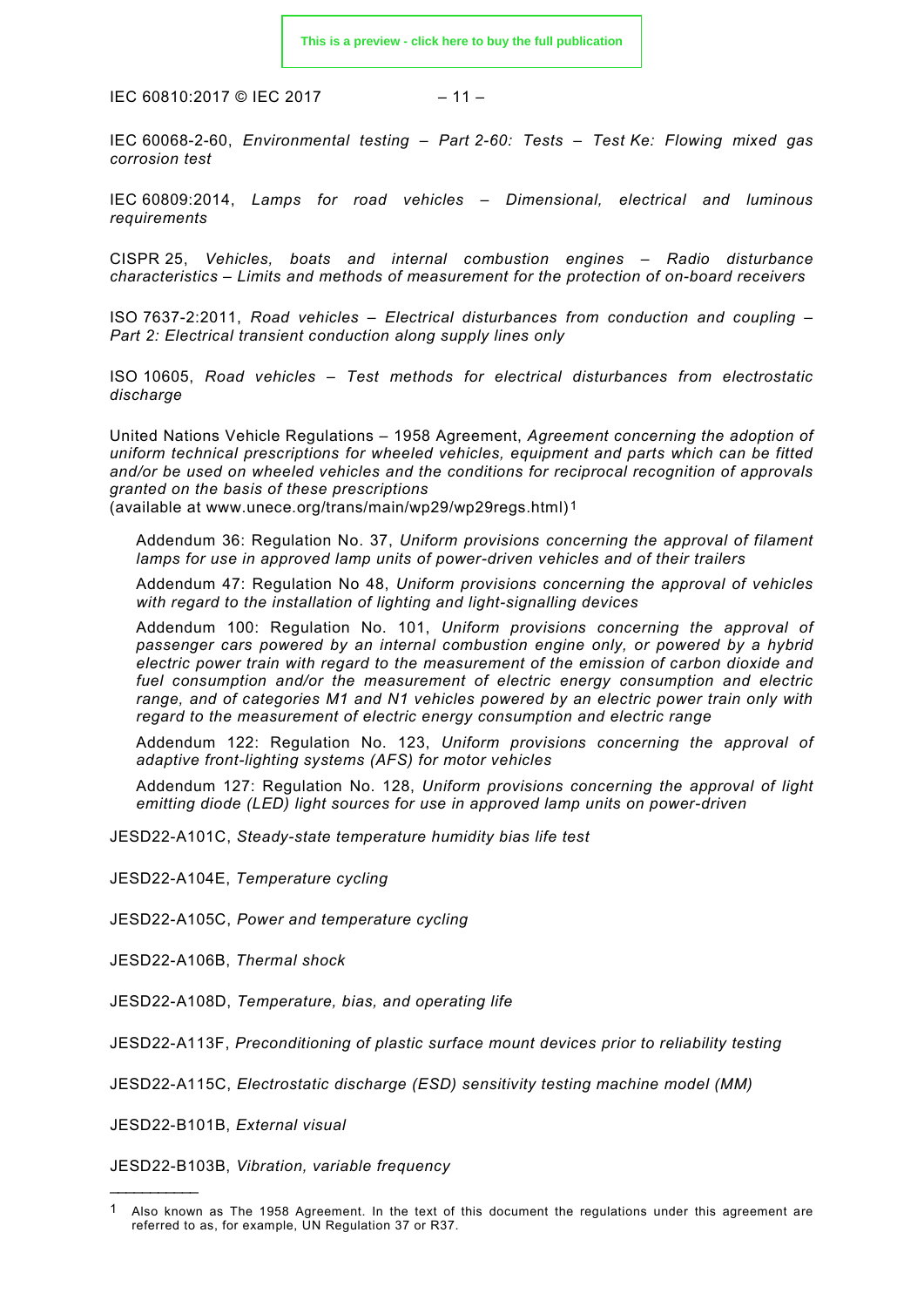– 12 – IEC 60810:2017 © IEC 2017

JESD22-B110B, *Mechanical shock*

JESD22-B106D, *Resistance to solder shock for through-hole mounted devices*

JESD22-B116:1998, *Wire Bond Shear Test Method*

JESD51-50:2012-04, *Overview of methodologies for the thermal measurement of single- and multi-chip, single- and multi-pnjunction light-emitting diodes (LEDs)*

JESD51-51:2012-04, *Implementation of the electrical test method for the measurement of real thermal resistance and impedance of light-emitting diodes with exposed cooling surface*

JESD51-52:2012-04, *Guidelines for combining CIE 127-2007 total flux measurements with thermal measurements of leds with exposed cooling surface*

JESD51-53:2012-05, *Terms, definitions and units glossary for LED thermal testing*

ANSI/IPC/ECA J-STD-002C, *Solderability tests for component leads, terminations, lugs, terminals and wires*

ANSI/ESDA/JEDEC JS-001-2012, *Joint JEDEC/ESDA standard for electrostatic discharge sensitivity testing human body model (HBM) – component level*

MIL-STD-883E:2015, *Visual Inspection Criteria*

<span id="page-11-0"></span>ZVEI "*Guideline for Customer Notifications of Product and/or Process Changes (PCN) of Electronic Components specified for Automotive Applications*" 4th revised Edition, October 2016, Rev. 3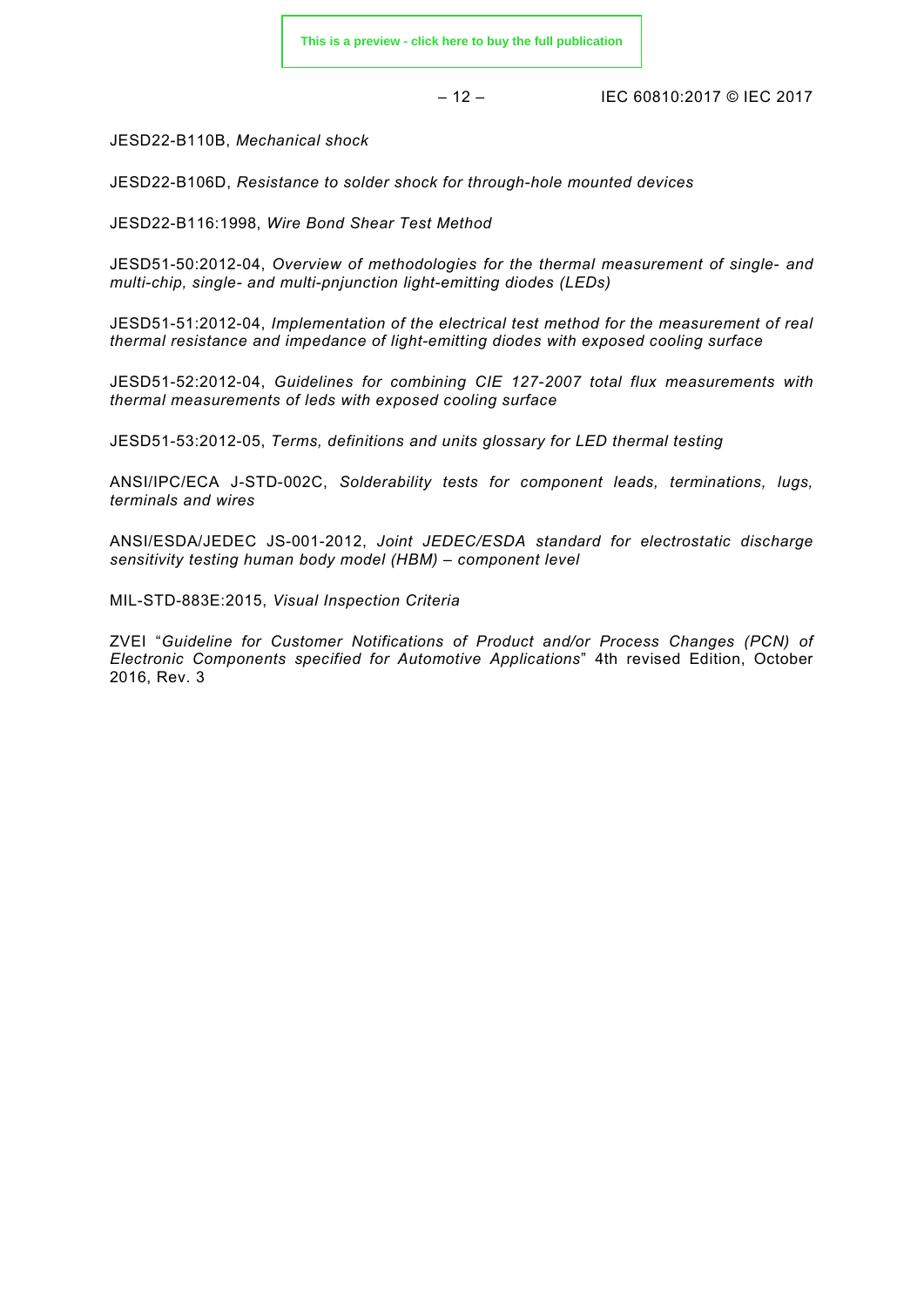– 90 – IEC 60810:2017 © IEC 2017

# SOMMAIRE

| 1 |                                                                      |                                                                                |  |
|---|----------------------------------------------------------------------|--------------------------------------------------------------------------------|--|
| 2 |                                                                      |                                                                                |  |
| 3 |                                                                      |                                                                                |  |
| 4 | Exigences et conditions d'essai relatives aux lampes à filament  104 |                                                                                |  |
|   | 4.1                                                                  |                                                                                |  |
|   | 4.2                                                                  |                                                                                |  |
|   | 4.3                                                                  |                                                                                |  |
|   | 4.4                                                                  |                                                                                |  |
|   | 4.5                                                                  |                                                                                |  |
|   | 4.6                                                                  |                                                                                |  |
|   | 4.7                                                                  |                                                                                |  |
| 5 |                                                                      |                                                                                |  |
| 6 |                                                                      | Exigences et conditions d'essai relatives aux lampes à décharge 110            |  |
|   | 6.1                                                                  |                                                                                |  |
|   | 6.2                                                                  |                                                                                |  |
|   | 6.2.1                                                                |                                                                                |  |
|   | 6.2.2                                                                |                                                                                |  |
|   | 6.3                                                                  |                                                                                |  |
|   | 6.4                                                                  |                                                                                |  |
|   | 6.5                                                                  |                                                                                |  |
|   | 6.6                                                                  |                                                                                |  |
|   | 6.7                                                                  |                                                                                |  |
|   | 6.8                                                                  | Lampes à décharge à dispositif d'amorçage et à ballast intégrés 111            |  |
| 7 |                                                                      | Exigences et conditions d'essai relatives aux sources lumineuses à LED 111     |  |
|   | 7.1                                                                  |                                                                                |  |
|   | 7.2                                                                  |                                                                                |  |
|   | 7.3                                                                  |                                                                                |  |
|   | 7.4                                                                  |                                                                                |  |
|   | 7.5                                                                  |                                                                                |  |
|   | 7.6                                                                  |                                                                                |  |
|   | 7.7                                                                  |                                                                                |  |
|   | 7.8                                                                  |                                                                                |  |
|   | 7.8.1                                                                |                                                                                |  |
|   | 7.8.2                                                                | Circuits typiques pour les sources lumineuses à LED LR3, LR5, LY3,             |  |
|   | 7.8.3                                                                | Circuits typiques pour les sources lumineuses à LED LR4  117                   |  |
|   | 7.9                                                                  |                                                                                |  |
|   | 7.10                                                                 |                                                                                |  |
|   | 7.11                                                                 |                                                                                |  |
|   | 7.12                                                                 |                                                                                |  |
|   | 7.13                                                                 |                                                                                |  |
|   | 7.14                                                                 | Essai de décharge électrostatique (ESD, electrostatic discharge)  121          |  |
|   | 7.15                                                                 | Essai de durée de vie en fonctionnement pulsé (PLT, pulsed operating life) 122 |  |
| 8 |                                                                      | Exigences et conditions d'essai relatives aux LED encapsulées  122             |  |
|   | 8.1                                                                  | Qualification par essai de contrainte des LED encapsulées 122                  |  |
|   |                                                                      |                                                                                |  |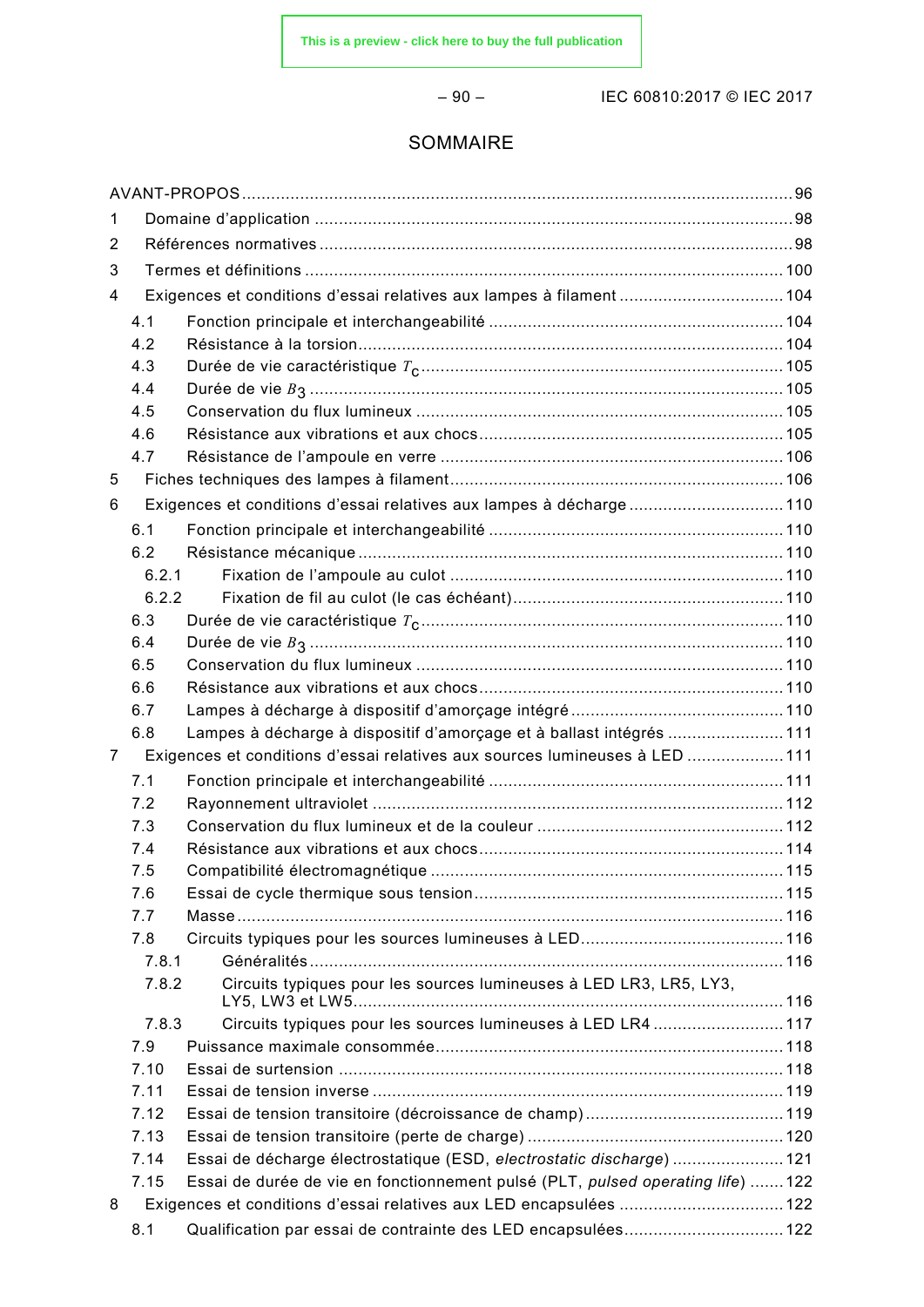IEC 60810:2017 © IEC 2017 – 91 –

| 8.2    |                                                                                                                                          |     |
|--------|------------------------------------------------------------------------------------------------------------------------------------------|-----|
| 8.2.1  |                                                                                                                                          |     |
| 8.2.2  |                                                                                                                                          |     |
| 8.2.3  | Exigences concernant les essais de pré- et de post-contrainte  123                                                                       |     |
| 8.2.4  | Assemblage des LED encapsulées sur des tableaux d'essai 124                                                                              |     |
| 8.2.5  | Préconditionnement sous atmosphère humide (MP, moisture pre-                                                                             |     |
|        |                                                                                                                                          |     |
| 8.2.6  | Essai de résistance thermique (TR, thermal resistance) 124                                                                               |     |
| 8.3    |                                                                                                                                          |     |
| 8.4    |                                                                                                                                          |     |
| 8.5    | Critères de satisfaction aux essais de qualification/requalification 125                                                                 |     |
| 8.6    |                                                                                                                                          |     |
| 8.6.1  |                                                                                                                                          |     |
| 8.6.2  | Essai pré- et post-visuel externe (EV, external visual)  125                                                                             |     |
| 8.6.3  | Essai de durée de vie en fonctionnement sous température élevée                                                                          |     |
| 8.6.4  | Essai de cycle de température (TMCL, temperature cycling) 126                                                                            |     |
| 8.6.5  | Essai de durée de vie en fonctionnement sous température élevée                                                                          |     |
|        | humide (WHTOL, wet high temperature operating life) 126                                                                                  |     |
| 8.6.6  | Essai de cycle de température de puissance (PTMCL, power                                                                                 |     |
| 8.6.7  | Essai de décharge électrostatique, avec utilisation du modèle du corps<br>humain (ESD-HBM, electrostatic discharge, human body model)127 |     |
| 8.6.8  | Essai de décharge électrostatique, avec utilisation du modèle machine                                                                    |     |
| 8.6.9  | Essai par analyse physique destructive (DPA, destructive physical                                                                        |     |
| 8.6.10 | Essai de dimensions physiques (PD, physical dimensions) 127                                                                              |     |
| 8.6.11 | Essai de vibrations à fréquence variable (VVF, vibrations variable                                                                       |     |
| 8.6.12 |                                                                                                                                          |     |
| 8.6.13 | Essai de résistance à la chaleur de brasage (RSH-TTW, resistance to                                                                      |     |
|        |                                                                                                                                          | 128 |
| 8.6.14 | Essai de résistance à la chaleur de brasage (RSH-refusion) 128                                                                           |     |
| 8.6.15 |                                                                                                                                          |     |
| 8.6.16 |                                                                                                                                          |     |
| 8.6.17 |                                                                                                                                          |     |
| 8.6.18 | Essai de durée de vie en fonctionnement pulsé (PLT, pulsed operating                                                                     |     |
| 8.6.19 |                                                                                                                                          |     |
| 8.6.20 | Essai de corrosion dans un flux de mélange de gaz (FMGC, flowing                                                                         |     |
| 8.6.21 | Essai de traction du fil de connexion (WBP - wire bond pull) 131                                                                         |     |
| 8.6.22 | Essai de cisaillement de la connexion (BS, Bond shear)131                                                                                |     |
| 8.6.23 |                                                                                                                                          |     |
|        | Annexe A (normative) Conditions d'essai de durée de vie relatives aux lampes à                                                           |     |
|        |                                                                                                                                          |     |
| A.1    |                                                                                                                                          |     |
| A.2    |                                                                                                                                          |     |
| A.3    |                                                                                                                                          |     |
| A.4    |                                                                                                                                          |     |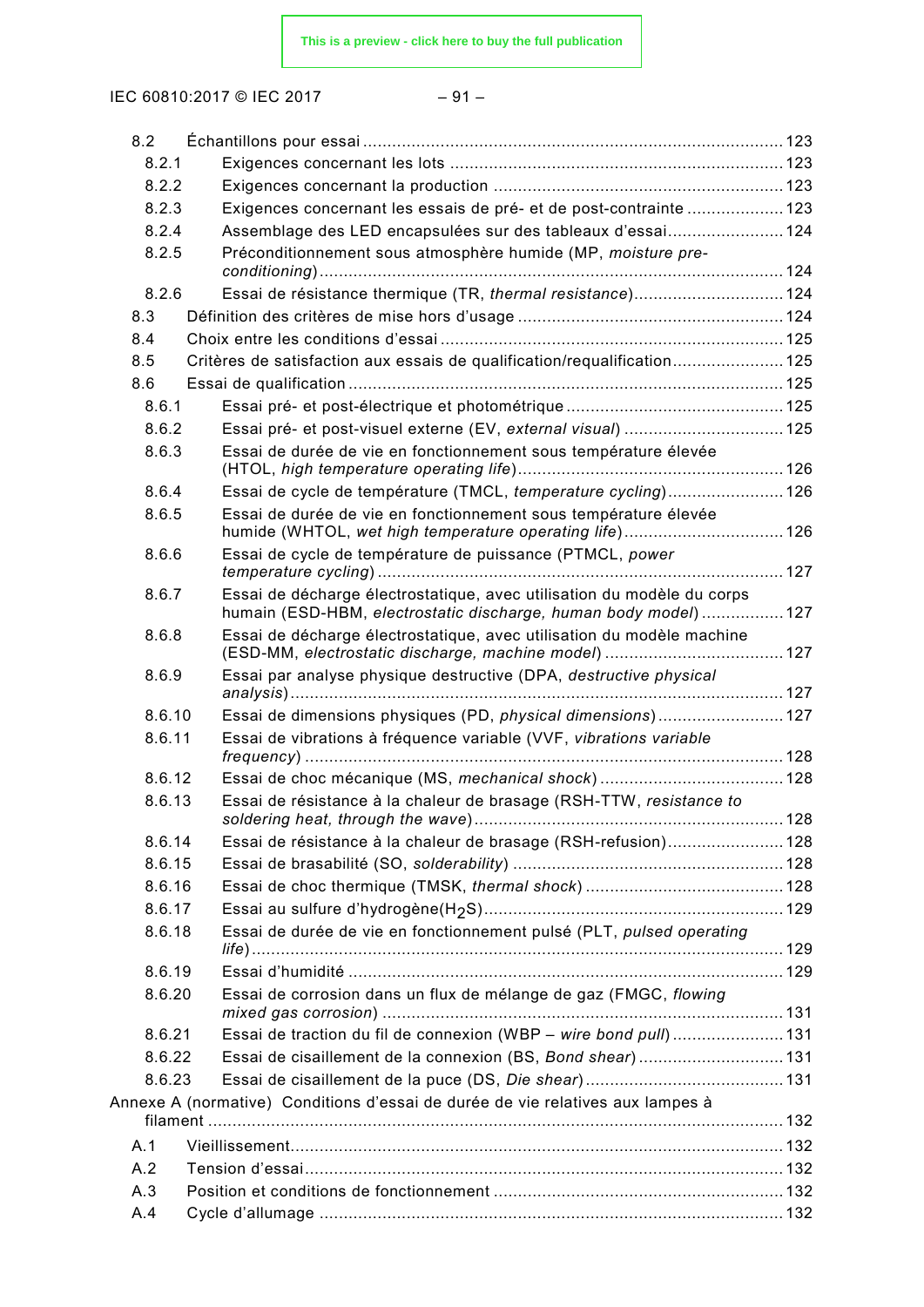## – 92 – IEC 60810:2017 © IEC 2017

| A.4.1        |                                                                                    |  |
|--------------|------------------------------------------------------------------------------------|--|
| A.4.2        |                                                                                    |  |
| A.4.3        | Lampes à deux filaments pour les feux de signalisation133                          |  |
| A.5          |                                                                                    |  |
|              |                                                                                    |  |
| B.1          |                                                                                    |  |
| B.2          |                                                                                    |  |
| B.2.1        |                                                                                    |  |
| B.2.2        |                                                                                    |  |
| B.2.3        |                                                                                    |  |
| B.2.4        |                                                                                    |  |
| B.2.5        |                                                                                    |  |
| B.2.6        |                                                                                    |  |
| B.2.7        |                                                                                    |  |
| B.3          |                                                                                    |  |
| B.3.1        |                                                                                    |  |
| B.3.2        |                                                                                    |  |
| <b>B.3.3</b> |                                                                                    |  |
|              |                                                                                    |  |
| C.1          |                                                                                    |  |
| C.2          |                                                                                    |  |
| C.2.1        |                                                                                    |  |
| C.2.2        |                                                                                    |  |
| C.2.3        |                                                                                    |  |
| C.3          |                                                                                    |  |
| C.4          |                                                                                    |  |
| C.4.1        |                                                                                    |  |
| C.4.2        |                                                                                    |  |
| C.4.3        |                                                                                    |  |
|              | Annexe D (normative) Conditions d'essai de durée de vie et de conservation du flux |  |
| D.1          |                                                                                    |  |
| D.2          |                                                                                    |  |
| D.3          |                                                                                    |  |
| D.4          |                                                                                    |  |
| D.5          |                                                                                    |  |
|              |                                                                                    |  |
| E.1          |                                                                                    |  |
| E.2          |                                                                                    |  |
| E.3          |                                                                                    |  |
|              | Annexe F (informative) Recommandations pour la conception des matériels 148        |  |
| F.1          |                                                                                    |  |
| F.2          |                                                                                    |  |
| F.3          |                                                                                    |  |
| F.4          |                                                                                    |  |
| F.5          | Recommandations pour l'utilisation et la manipulation des lampes à filament        |  |
| F.6          | Recommandations pour l'utilisation et la manipulation des lampes à                 |  |
|              |                                                                                    |  |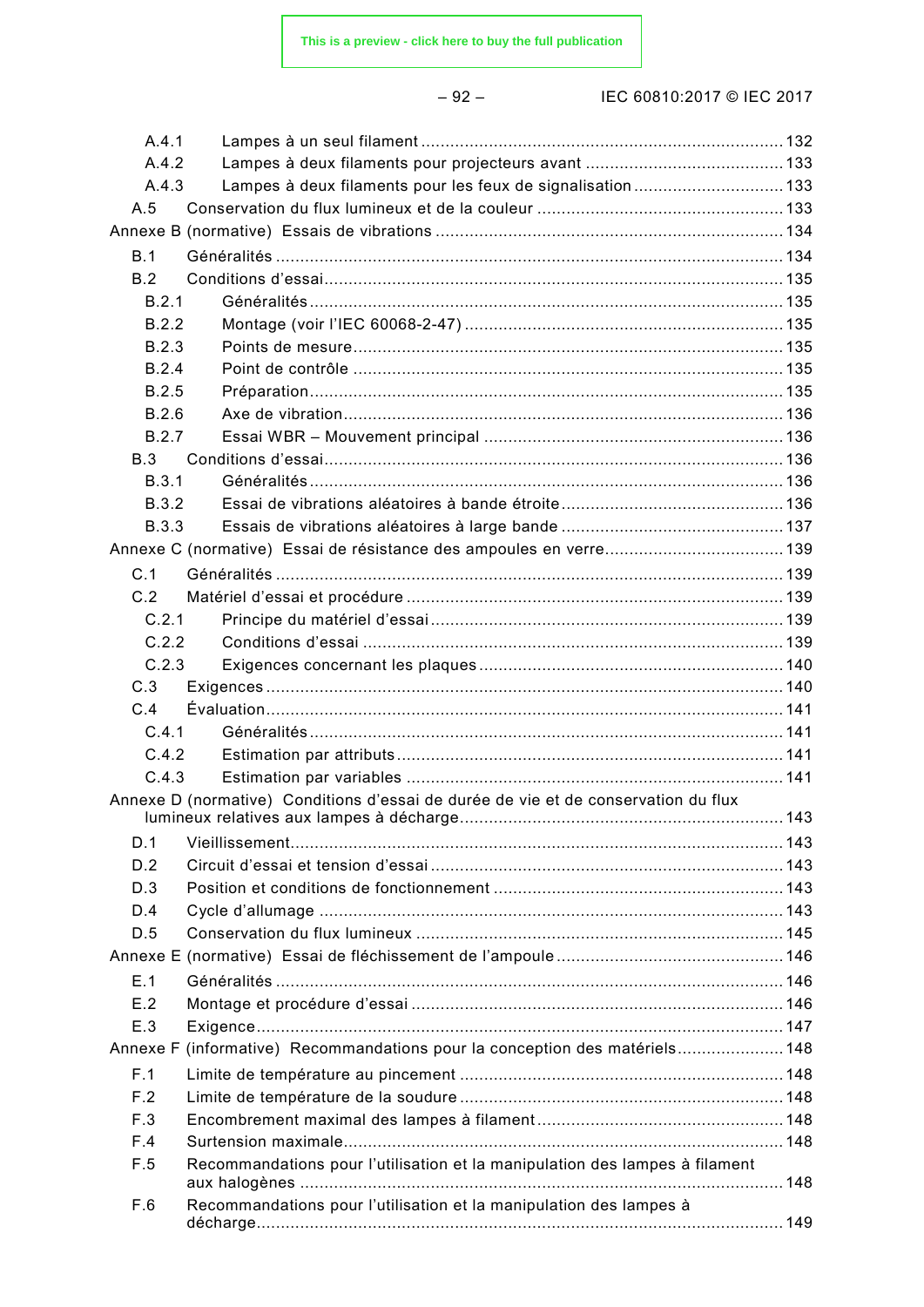IEC 60810:2017 © IEC 2017

|--|--|--|

| H.1              |                                                                                    |     |
|------------------|------------------------------------------------------------------------------------|-----|
| H.2              | Symbole indiquant que les lampes fonctionnent à des températures élevées  157      |     |
| H.3              | Symbole indiquant qu'il convient de prendre des précautions afin d'éviter de       |     |
|                  |                                                                                    |     |
| H.4              | Symbole indiquant qu'il est conseillé d'utiliser des gants de protection  157      |     |
| H.5              | Symbole indiquant qu'il convient de ne pas utiliser de lampes dont l'ampoule       |     |
| H.6              | Symbole indiquant qu'avant manipulation, l'alimentation de la lampe doit           |     |
| H.7              | Symbole indiquant qu'il est conseillé d'utiliser une protection oculaire  157      |     |
| H.8              | Symbole indiquant qu'en fonctionnement, la lampe émet un rayonnement UV158         |     |
| H.9              | Symbole indiquant que la lampe ne doit être utilisée que dans un luminaire à       |     |
| H.10             |                                                                                    |     |
| H.11             |                                                                                    |     |
| H.12             | Pictogramme pour instruction «Eclairage intérieur uniquement»  160                 |     |
|                  | Annexe I (normative) Conditions d'essai de conservation du flux lumineux relatives |     |
|                  |                                                                                    |     |
| 1.1              |                                                                                    |     |
| $\overline{1.2}$ |                                                                                    |     |
| 1.3              |                                                                                    |     |
| 1.3.1            |                                                                                    |     |
| 1.3.2            | Sources lumineuses à LED avec gestion thermique intégrée  161                      |     |
| 1.3.3            | Sources lumineuses à LED avec gestion thermique externe  161                       |     |
| $\mathsf{I}$ .4  |                                                                                    |     |
| 1.4.1            |                                                                                    |     |
| 1.4.2            | Sources lumineuses à LED double fonction pour projecteurs avant  162               |     |
| 1.4.3            | Sources lumineuses à LED à plusieurs fonctions pour les feux de                    |     |
| 1.5              | Mesurages de la conservation du flux lumineux                                      | 163 |
| 1.6              |                                                                                    |     |
|                  | Annexe J (normative) Analyse physique destructive pour LED encapsulées 164         |     |
| J.1              |                                                                                    |     |
| J.2              |                                                                                    |     |
| J.3              |                                                                                    |     |
| J.4              |                                                                                    |     |
|                  | Annexe K (informative) Fiche de communication pour essai des LED encapsulées  165  |     |
|                  | Annexe L (normative) Matrice de contre-essai pour essai des LED encapsulées168     |     |
|                  | Annexe M (informative) Lignes directrices pour la validation de la robustesse des  |     |
| M.1              |                                                                                    |     |
| M.2              |                                                                                    |     |
| M.2.1            |                                                                                    |     |
| M.2.2            |                                                                                    |     |
| M.2.3            | Exigences concernant les essais de pré- et de post-contrainte  172                 |     |
| M.2.4            | Assemblage des LED encapsulées sur des tableaux d'essai172                         |     |
| M.3              |                                                                                    |     |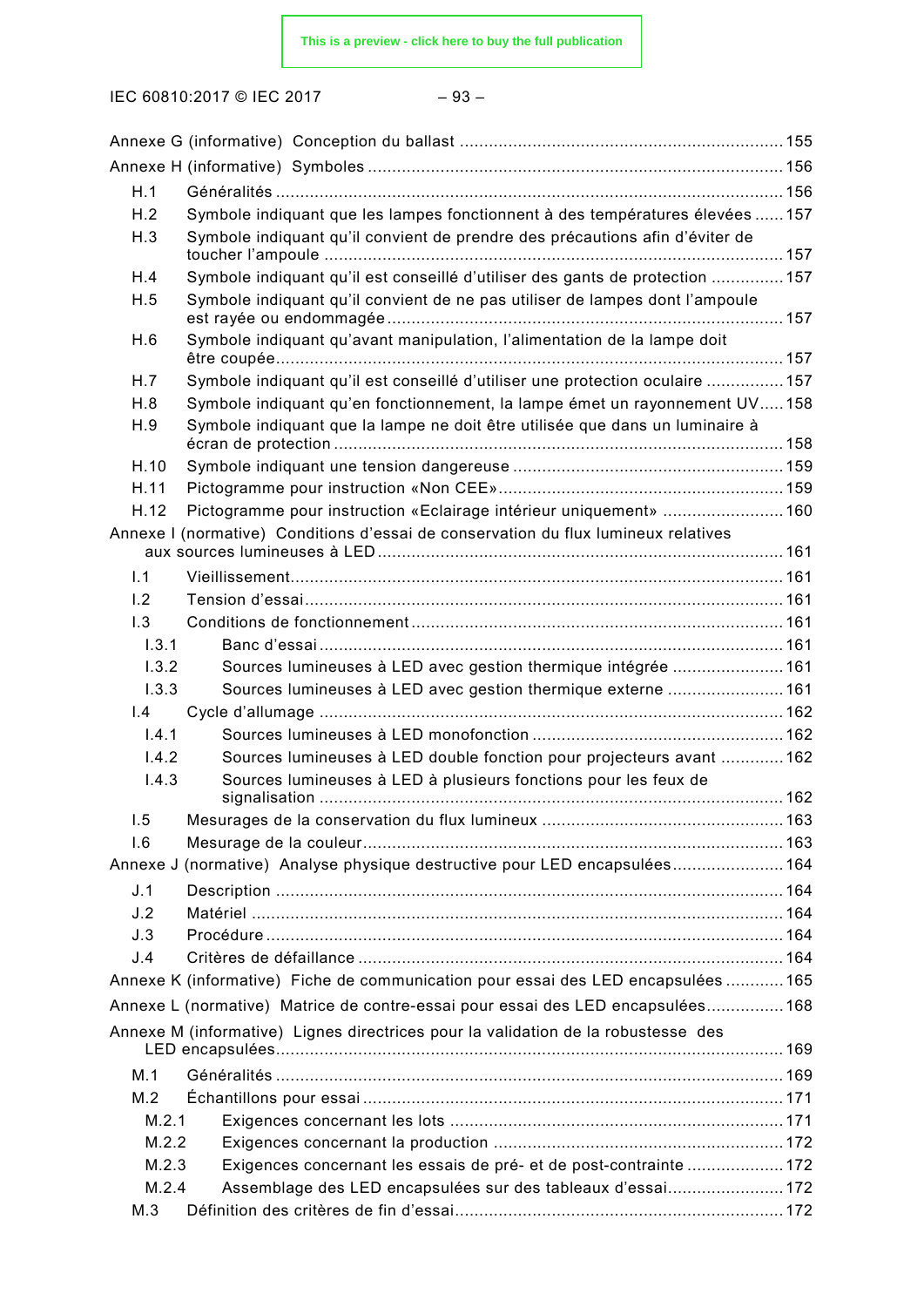| M.4          |                                                                                                                                                                                                    |  |
|--------------|----------------------------------------------------------------------------------------------------------------------------------------------------------------------------------------------------|--|
| M.5          |                                                                                                                                                                                                    |  |
| M.5.1        |                                                                                                                                                                                                    |  |
| M.5.2        | Essai pré- et post-visuel externe (EV, external visual)  174                                                                                                                                       |  |
| M.5.3        | Essais de durée de vie en fonctionnement sous température élevée<br>(HTOL, high temperature operating life) et de durée de vie en<br>fonctionnement sous température faible (LTOL, low temperature |  |
| M.5.4        | Essai de cycle de température (TMCL, temperature cycling)174                                                                                                                                       |  |
| M.5.5        | Essai de durée de vie en fonctionnement sous température élevée<br>humide (WHTOL, wet high temperature operating life) 175                                                                         |  |
| M.5.6        | Essai de cycle de température de puissance (PTMCL, power                                                                                                                                           |  |
|              |                                                                                                                                                                                                    |  |
| M.5.7<br>M.6 |                                                                                                                                                                                                    |  |
| M.7          | Essai par analyse physique destructive (DPA, destructive physical analysis)177                                                                                                                     |  |
|              |                                                                                                                                                                                                    |  |
|              |                                                                                                                                                                                                    |  |
|              |                                                                                                                                                                                                    |  |
|              | Figure 2 - Exemple de module à LED sans dissipateur thermique intégré 102                                                                                                                          |  |
|              |                                                                                                                                                                                                    |  |
|              | Figure 3 - Exemple de module à LED avec dissipateur thermique intégré 103                                                                                                                          |  |
|              |                                                                                                                                                                                                    |  |
|              |                                                                                                                                                                                                    |  |
|              |                                                                                                                                                                                                    |  |
|              | Figure 7 – Extrait de l'essai Nb défini dans l'IEC 60068-2-14, présentant le profil de                                                                                                             |  |
|              | Figure 8 - Circuit électrique typique pour les sources lumineuses à LED LR3, LR5,                                                                                                                  |  |
|              | Figure 9 – Circuit électrique typique d'une source lumineuse à LED LR4 118                                                                                                                         |  |
|              |                                                                                                                                                                                                    |  |
|              |                                                                                                                                                                                                    |  |
|              | Figure 12 - Caractéristiques température-humidité de l'essai d'humidité  130                                                                                                                       |  |
|              | Figure B.1 - Schéma de principe du matériel recommandé pour l'essai de vibrations  138                                                                                                             |  |
|              |                                                                                                                                                                                                    |  |
|              | Figure D.1 - Superposition du cycle d'allumage/extinction et du cycle de commutation                                                                                                               |  |
|              |                                                                                                                                                                                                    |  |
|              | Figure F.1 - Surtensions pour les lampes à filament de 12 V - Durée maximale                                                                                                                       |  |
|              |                                                                                                                                                                                                    |  |
|              |                                                                                                                                                                                                    |  |
|              |                                                                                                                                                                                                    |  |
|              |                                                                                                                                                                                                    |  |
|              | Figure F.5 - Encombrement maximal des lampes à filament P21W, PY21W, P21/4W et                                                                                                                     |  |
|              |                                                                                                                                                                                                    |  |
|              | Figure H.2 - Pictogramme pour instruction «Eclairage intérieur uniquement»  160                                                                                                                    |  |
|              | Figure M.1 - Concept de l'essai de surcharge pour deux paramètres d'essai170                                                                                                                       |  |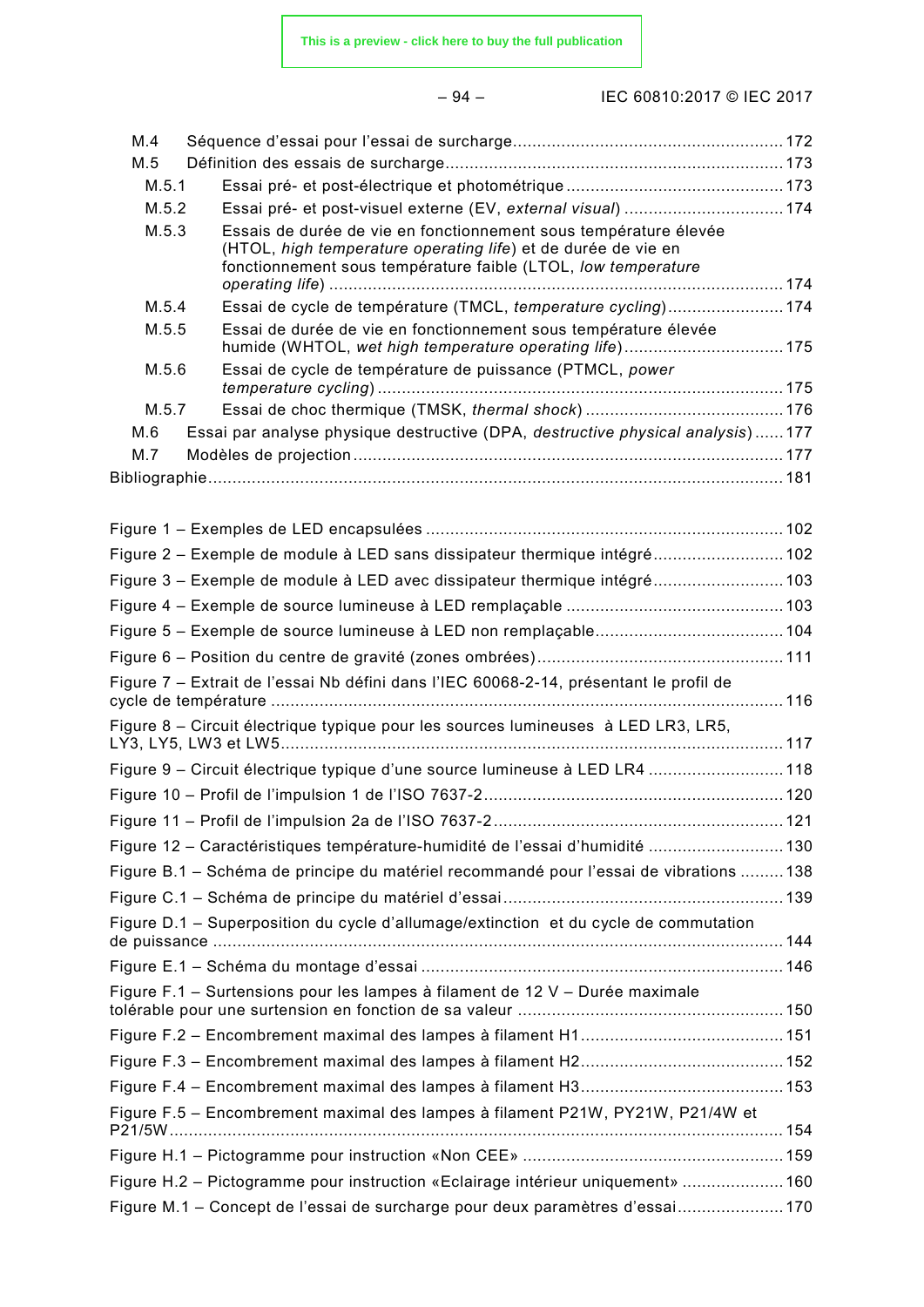IEC 60810:2017 © IEC 2017 – 95 –

| Figure M.2 - Organigramme du processus de validation de la robustesse 171                                                                                        |  |
|------------------------------------------------------------------------------------------------------------------------------------------------------------------|--|
|                                                                                                                                                                  |  |
|                                                                                                                                                                  |  |
| Tableau 3 - Valeurs des durées de vie assignées, en fonctionnement continu 106                                                                                   |  |
| Tableau 4 – Valeurs assignées de conservation du flux lumineux, en fonctionnement                                                                                |  |
| Tableau 5 – Valeurs $L_{70}B_{10}$ minimales pour les sources lumineuses à LED                                                                                   |  |
| Tableau 6 - Valeurs typiques de durée de fonctionnement pour les différentes<br>fonctions pour une distance de parcours de 100 000 km, sur la base d'une vitesse |  |
|                                                                                                                                                                  |  |
| Tableau 8 - Classes de température pour l'essai de cycle thermique sous tension 115                                                                              |  |
|                                                                                                                                                                  |  |
|                                                                                                                                                                  |  |
| Tableau 11 - Paramètres d'essai pour l'impulsion 1 de l'ISO 7637-2  120                                                                                          |  |
| Tableau 12 - Paramètres d'essai pour l'impulsion 2a de l'ISO 7637-2  121                                                                                         |  |
| Tableau B.1 - Essai de vibrations sur lampes pour véhicules à moteur - Conditions                                                                                |  |
| Tableau B.2 - Essai de vibrations sur lampes pour véhicules à moteur - Conditions                                                                                |  |
| Tableau B.3 - Essai de vibrations sur lampes pour véhicules à moteur - Conditions                                                                                |  |
| Tableau B.4 - Essai de vibrations sur les lampes pour véhicules à moteur - Conditions                                                                            |  |
|                                                                                                                                                                  |  |
| Tableau C.2 - Contrôle par attributs - Plan d'échantillonnage double 141                                                                                         |  |
| Tableau C.3 - Contrôle par variables - méthode de l'écart-type «S»  142                                                                                          |  |
|                                                                                                                                                                  |  |
|                                                                                                                                                                  |  |
|                                                                                                                                                                  |  |
|                                                                                                                                                                  |  |
| Tableau I.1 - Exemples de données potentielles relatives au produit 162                                                                                          |  |
| Tableau M.1 - Matrice typique de surcharge pour deux paramètres de contrainte173                                                                                 |  |
|                                                                                                                                                                  |  |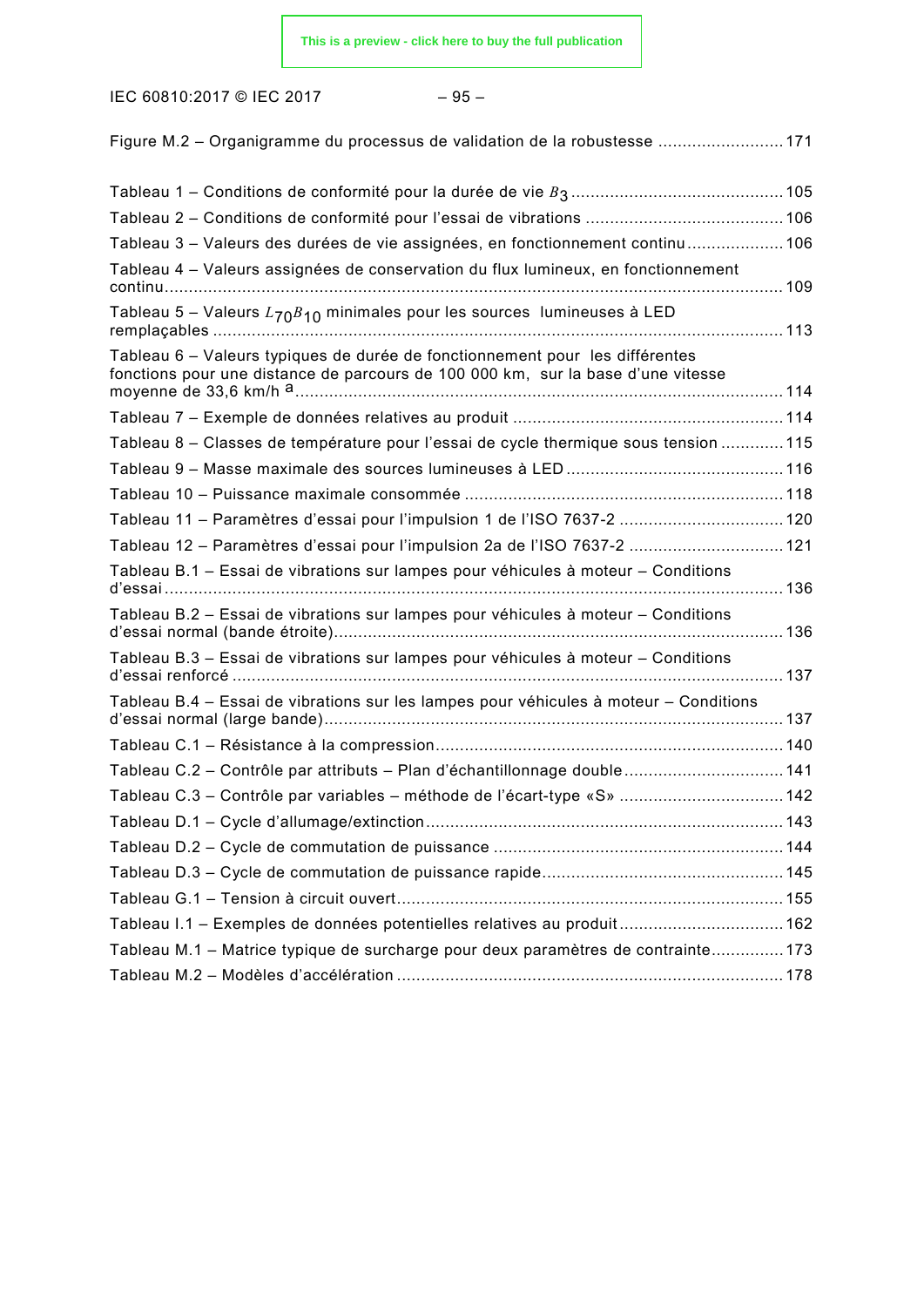**[This is a preview - click here to buy the full publication](https://webstore.iec.ch/publication/29421&preview)**

– 96 – IEC 60810:2017 © IEC 2017

#### COMMISSION ÉLECTROTECHNIQUE INTERNATIONALE

\_\_\_\_\_\_\_\_\_\_\_\_

#### **LAMPES, SOURCES LUMINEUSES ET LED ENCAPSULÉES POUR VÉHICULES ROUTIERS – EXIGENCES DE PERFORMANCES**

#### AVANT-PROPOS

- <span id="page-18-0"></span>1) La Commission Electrotechnique Internationale (IEC) est une organisation mondiale de normalisation composée de l'ensemble des comités électrotechniques nationaux (Comités nationaux de l'IEC). L'IEC a pour objet de favoriser la coopération internationale pour toutes les questions de normalisation dans les domaines de l'électricité et de l'électronique. A cet effet, l'IEC – entre autres activités – publie des Normes internationales, des Spécifications techniques, des Rapports techniques, des Spécifications accessibles au public (PAS) et des Guides (ci-après dénommés "Publication(s) de l'IEC"). Leur élaboration est confiée à des comités d'études, aux travaux desquels tout Comité national intéressé par le sujet traité peut participer. Les organisations internationales, gouvernementales et non gouvernementales, en liaison avec l'IEC, participent également aux travaux. L'IEC collabore étroitement avec l'Organisation Internationale de Normalisation (ISO), selon des conditions fixées par accord entre les deux organisations.
- 2) Les décisions ou accords officiels de l'IEC concernant les questions techniques représentent, dans la mesure du possible, un accord international sur les sujets étudiés, étant donné que les Comités nationaux de l'IEC intéressés sont représentés dans chaque comité d'études.
- 3) Les Publications de l'IEC se présentent sous la forme de recommandations internationales et sont agréées comme telles par les Comités nationaux de l'IEC. Tous les efforts raisonnables sont entrepris afin que l'IEC s'assure de l'exactitude du contenu technique de ses publications; l'IEC ne peut pas être tenue responsable de l'éventuelle mauvaise utilisation ou interprétation qui en est faite par un quelconque utilisateur final.
- 4) Dans le but d'encourager l'uniformité internationale, les Comités nationaux de l'IEC s'engagent, dans toute la mesure possible, à appliquer de façon transparente les Publications de l'IEC dans leurs publications nationales et régionales. Toutes divergences entre toutes Publications de l'IEC et toutes publications nationales ou régionales correspondantes doivent être indiquées en termes clairs dans ces dernières.
- 5) L'IEC elle-même ne fournit aucune attestation de conformité. Des organismes de certification indépendants fournissent des services d'évaluation de conformité et, dans certains secteurs, accèdent aux marques de conformité de l'IEC. L'IEC n'est responsable d'aucun des services effectués par les organismes de certification indépendants.
- 6) Tous les utilisateurs doivent s'assurer qu'ils sont en possession de la dernière édition de cette publication.
- 7) Aucune responsabilité ne doit être imputée à l'IEC, à ses administrateurs, employés, auxiliaires ou mandataires, y compris ses experts particuliers et les membres de ses comités d'études et des Comités nationaux de l'IEC, pour tout préjudice causé en cas de dommages corporels et matériels, ou de tout autre dommage de quelque nature que ce soit, directe ou indirecte, ou pour supporter les coûts (y compris les frais de justice) et les dépenses découlant de la publication ou de l'utilisation de cette Publication de l'IEC ou de toute autre Publication de l'IEC, ou au crédit qui lui est accordé.
- 8) L'attention est attirée sur les références normatives citées dans cette publication. L'utilisation de publications référencées est obligatoire pour une application correcte de la présente publication.
- 9) L'attention est attirée sur le fait que certains des éléments de la présente Publication de l'IEC peuvent faire l'objet de droits de brevet. L'IEC ne saurait être tenue pour responsable de ne pas avoir identifié de tels droits de brevets et de ne pas avoir signalé leur existence.

La Norme internationale IEC 60810 a été établie par le sous-comité 34A: Lampes, du comité d'études 34 de l'IEC: Lampes et équipements associés.

Cette cinquième édition annule et remplace la quatrième édition parue en 2014 et l'Amendement 1:2017. Cette édition constitue une révision technique.

Cette édition inclut les modifications techniques majeures suivantes par rapport à l'édition précédente:

- a) actualisation et clarification du titre et du domaine d'application;
- b) introduction de nouvelles sources lumineuses à LED;
- c) introduction des exigences applicables aux sources lumineuses à LED;
- d) introduction de lignes directrices pour la validation de la robustesse des LED encapsulées.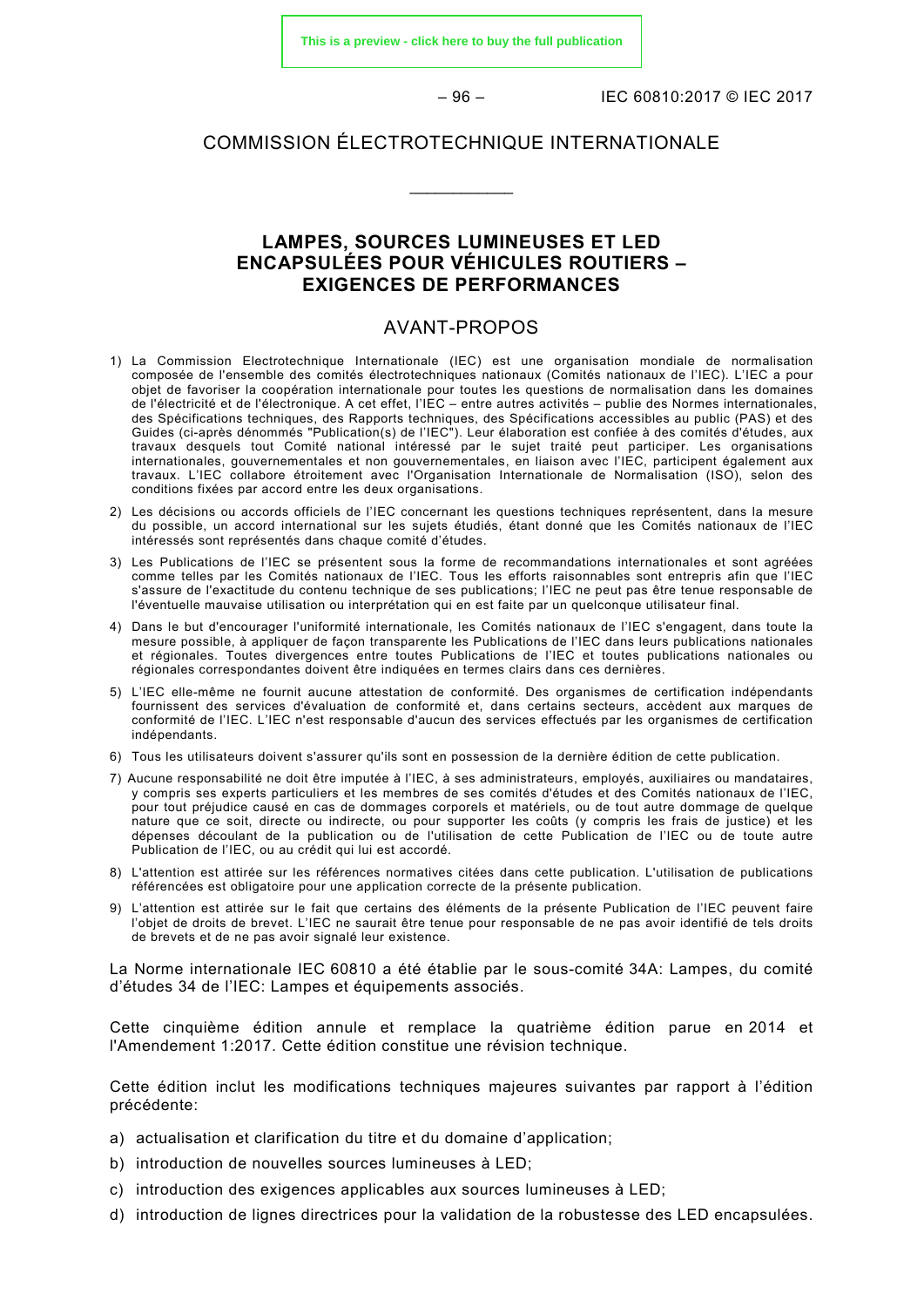IEC 60810:2017 © IEC 2017 – 97 –

Le texte de cette Norme internationale est issu des documents suivants:

| <b>FDIS</b>   | Rapport de vote |
|---------------|-----------------|
| 34A/2021/FDIS | 34A/2033/RVD    |

Le rapport de vote indiqué dans le tableau ci-dessus donne toute information sur le vote ayant abouti à l'approbation de cette norme.

Ce document a été rédigé selon les Directives ISO/IEC, Partie 2.

Le comité a décidé que le contenu de ce document ne sera pas modifié avant la date de stabilité indiquée sur le site web de l'IEC sous "http://webstore.iec.ch" dans les données relatives au document recherché. A cette date, le document sera

- reconduit,
- supprimé,
- remplacé par une édition révisée, ou
- amendé.

**IMPORTANT – Le logo** *"colour inside"* **qui se trouve sur la page de couverture de cette publication indique qu'elle contient des couleurs qui sont considérées comme utiles à une bonne compréhension de son contenu. Les utilisateurs devraient, par conséquent, imprimer cette publication en utilisant une imprimante couleur.**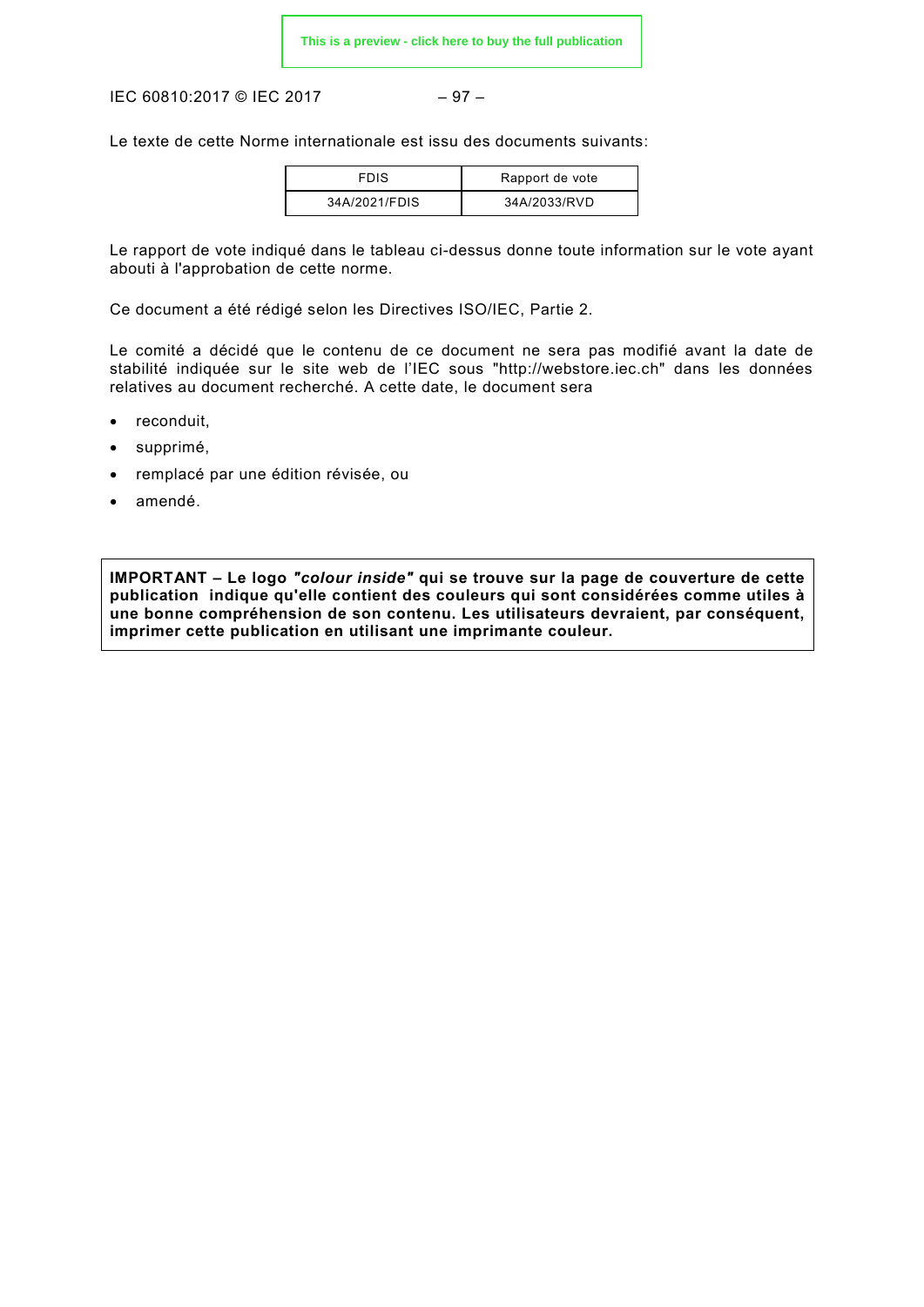– 98 – IEC 60810:2017 © IEC 2017

#### **LAMPES, SOURCES LUMINEUSES ET LED ENCAPSULÉES POUR VÉHICULES ROUTIERS – EXIGENCES DE PERFORMANCES**

#### <span id="page-20-0"></span>**1 Domaine d'application**

Le présent document est applicable aux lampes à filament,aux lampes à décharge, aux sources lumineuses à LED et aux LED encapsulées destinées à être utilisées dans les véhicules routiers, c'est-à-dire dans les projecteurs avant, les feux de brouillard, les feux de signalisation et l'éclairage intérieur. Il s'applique particulièrement aux lampes et sources lumineuses figurant dans l'IEC 60809.

Il spécifie les exigences et les méthodes d'essai pour le mesurage des caractéristiques de performance telles que la durée de la lampe, la conservation du flux lumineux, la résistance à la torsion, la résistance de l'ampoule de verre et la résistance aux vibrations et aux chocs. En outre, des renseignements sont donnés sur les limites de température, les encombrements maximaux et les surtensions maximales admissibles, à titre de guide pour la conception des équipements électriques et d'éclairage.

Pour certaines des exigences du présent document, le texte renvoie à des données figurant dans des tableaux. Pour les lampes qui n'apparaissent pas dans ces tableaux, les données correspondantes sont fournies par le fabricant ou le fournisseur responsable.

Les exigences de performance sont un complément aux exigences principales spécifiées dans l'IEC 60809. Elles ne sont cependant pas destinées à être utilisées par les administrations pour les homologations légales de type.

NOTE 1 Dans les différents vocabulaires et normes, différents termes sont utilisés pour désigner une «lampe à incandescence» (IEC 60050-845:1987, 845-07-04) et une «lampe à décharge» (IEC 60050-845:1987, 845-07-17). Le présent document utilise les termes «lampe à filament» et «lampe à décharge». Cependant, lorsque le terme «lampe» apparaît seul, ce terme désigne les deux types, à moins que le contexte n'indique clairement qu'il ne s'applique qu'à l'un des types.

NOTE 2 Le présent document ne s'applique pas aux luminaires.

NOTE 3 Le présent document utilise le terme source lumineuse à LED; dans d'autres normes, le terme lampes à LED peut être utilisé pour décrire des produits similaires.

#### <span id="page-20-1"></span>**2 Références normatives**

Les documents suivants cités dans le texte constituent, pour tout ou partie de leur contenu, des exigences du présent document. Pour les références datées, seule l'édition citée s'applique. Pour les références non datées, la dernière édition du document de référence s'applique (y compris les éventuels amendements).

IEC 60050-845, *Vocabulaire Electrotechnique International – Partie 845: Eclairage* (disponible à l'adresse http://www.electropedia.org)

IEC 60061-1, *Culots de lampes et douilles ainsi que calibres pour le contrôle de l'interchangeabilité et de la sécurité – Partie 1: Culots de lampes*

IEC 60068-2-14, *Essais d'environnement – Partie 2-14: Essais – Essai N: Variation de température*

IEC 60068-2-43, *Essais d'environnement – Partie 2-43: Essais – Essai Kd: Essai à l'hydrogène sulfuré pour contacts et connexions*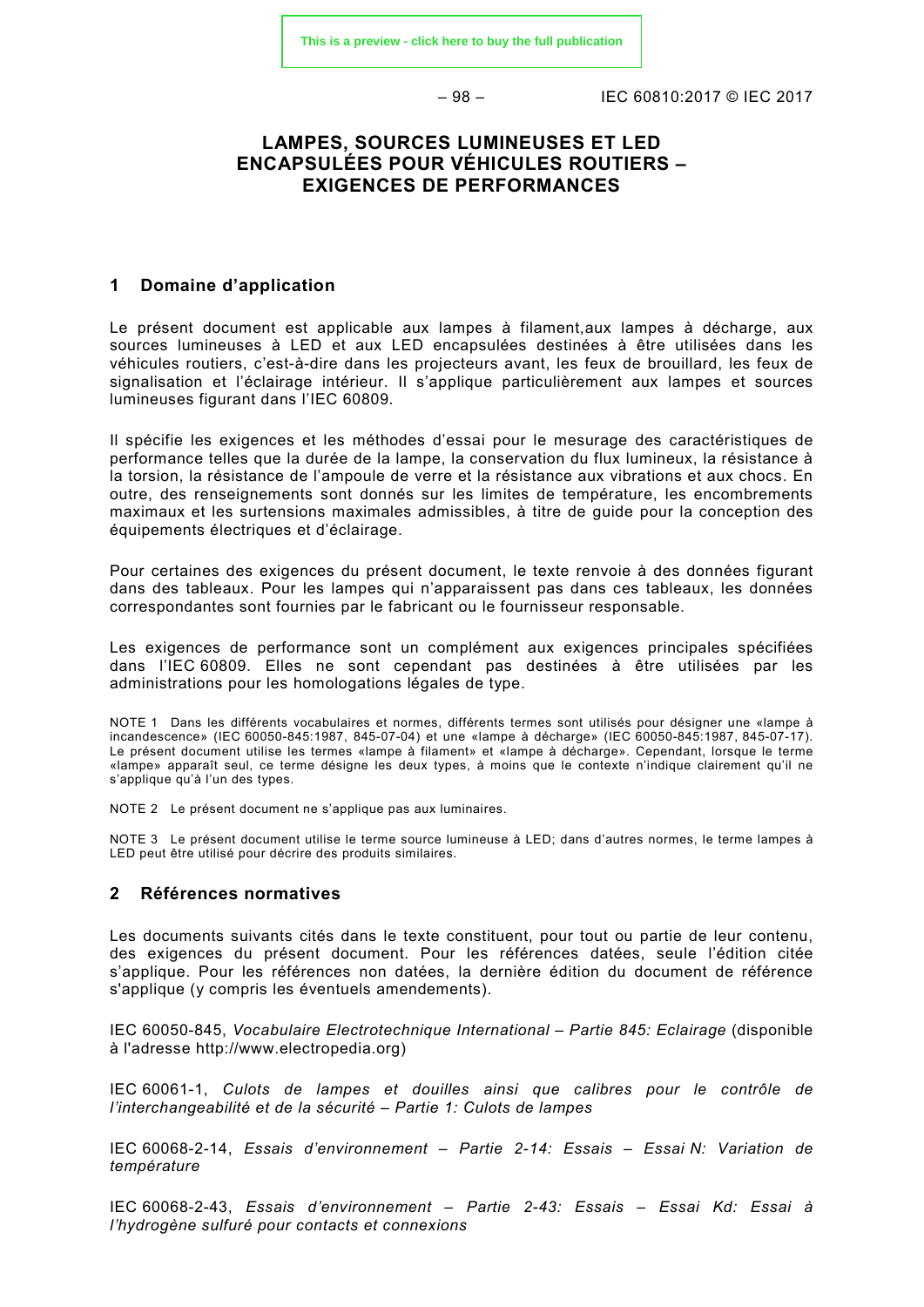IEC 60810:2017 © IEC 2017

$$
-99-
$$

IEC 60068-2-58, *Essais d'environnement – Partie 2-58: Essais – Essai Td: Méthodes d'essai de la soudabilité, résistance de la métallisation à la dissolution et résistance à la chaleur de brasage des composants pour montage en surface (CMS)*

IEC 60068-2-60, *Essais d'environnement – Partie 2-60: Essais – Essai Ke: Essai de corrosion dans un flux de mélange de gaz*

IEC 60809:2014, *Lampes pour véhicules routiers – Exigences dimensionnelles, électriques et lumineuses*

CISPR 25, *Véhicules, bateaux et moteurs à combustion interne – Caractéristiques des perturbations radioélectriques – Limites et méthodes de mesure pour la protection des récepteurs embarqués*

ISO 7637-2:2011, *Véhicules routiers – Perturbations électriques par conduction et par couplage – Partie 2: Perturbations électriques transitoires par conduction uniquement le long des lignes d'alimentation* 

ISO 10605, *Véhicules routiers – Méthodes d'essai des perturbations électriques provenant de décharges électrostatiques*

Règlements Nations Unies sur les Véhicules – Accord 1958, *Accord concernant l'adoption de prescriptions techniques uniformes applicables aux véhicules à roues, aux équipements et aux pièces susceptibles d'être montés ou utilisés sur un véhicule à roues et les conditions de reconnaissance réciproque des homologations délivrées conformément à ces prescriptions*  (disponible à l'adresse [www.unece.org/trans/main/wp29/wp29regs.html\)](http://www.unece.org/trans/main/wp29/wp29regs.html)[1](#page-21-0)

Additif 36: Règlement N° 37, Prescriptions uniformes relatives à l'homologation des lampes à *incandescence destinées à être utilisées dans les feux homologués des véhicules à moteur et de leurs remorques*

Additif 47: Règlement N° 48, *Prescriptions uniformes relatives à l'homologation des véhicules en ce qui concerne l'installation des dispositifs d'éclairage et de signalisation lumineuse*

Additif 100: Règlement N° 101, *Prescriptions uniformes relatives à l'homologation des voitures particulières mues uniquement par un moteur à combustion interne ou mues par une chaîne de traction électrique hybride en ce qui concerne la mesure des émissions de dioxyde de carbone et de la consommation de carburant et/ou la mesure de la consommation d'énergie électrique et de l'autonomie en mode électrique, et des véhicules des catégories M1 et N1 mus uniquement par une chaîne de traction électrique en ce qui concerne la mesure de la consommation d'énergie électrique et de l'autonomie*

Additif 122: Règlement N° 123, *Prescriptions uniformes concernant l'homologation des systèmes d'éclairage avant adaptatifs (AFS) destinés aux véhicules automobiles*

Additif 127: Règlement N° 128, *Prescriptions uniformes concernant l'homologation des sources lumineuses à diodes électroluminescentes (DEL) destinées à être utilisées dans les feux de signalisation homologués des véhicules à moteur et de leurs remorques*

JESD22-A101C, *Steady-state temperature humidity bias life test* (disponible en anglais seulement)

JESD22-A104E, *Temperature cycling* (disponible en anglais seulement)

JESD22-A105C, *Power and temperature cycling* (disponible en anglais seulement)

JESD22-A106B, *Thermal shock* (disponible en anglais seulement)

\_\_\_\_\_\_\_\_\_\_\_\_\_

<span id="page-21-0"></span><sup>1</sup> Également désigné *Accord 1958.* Dans le texte du présent document, les règlements relevant de cet accord sont référencés sous la forme, par exemple, Règlement ONU 37 ou R37.